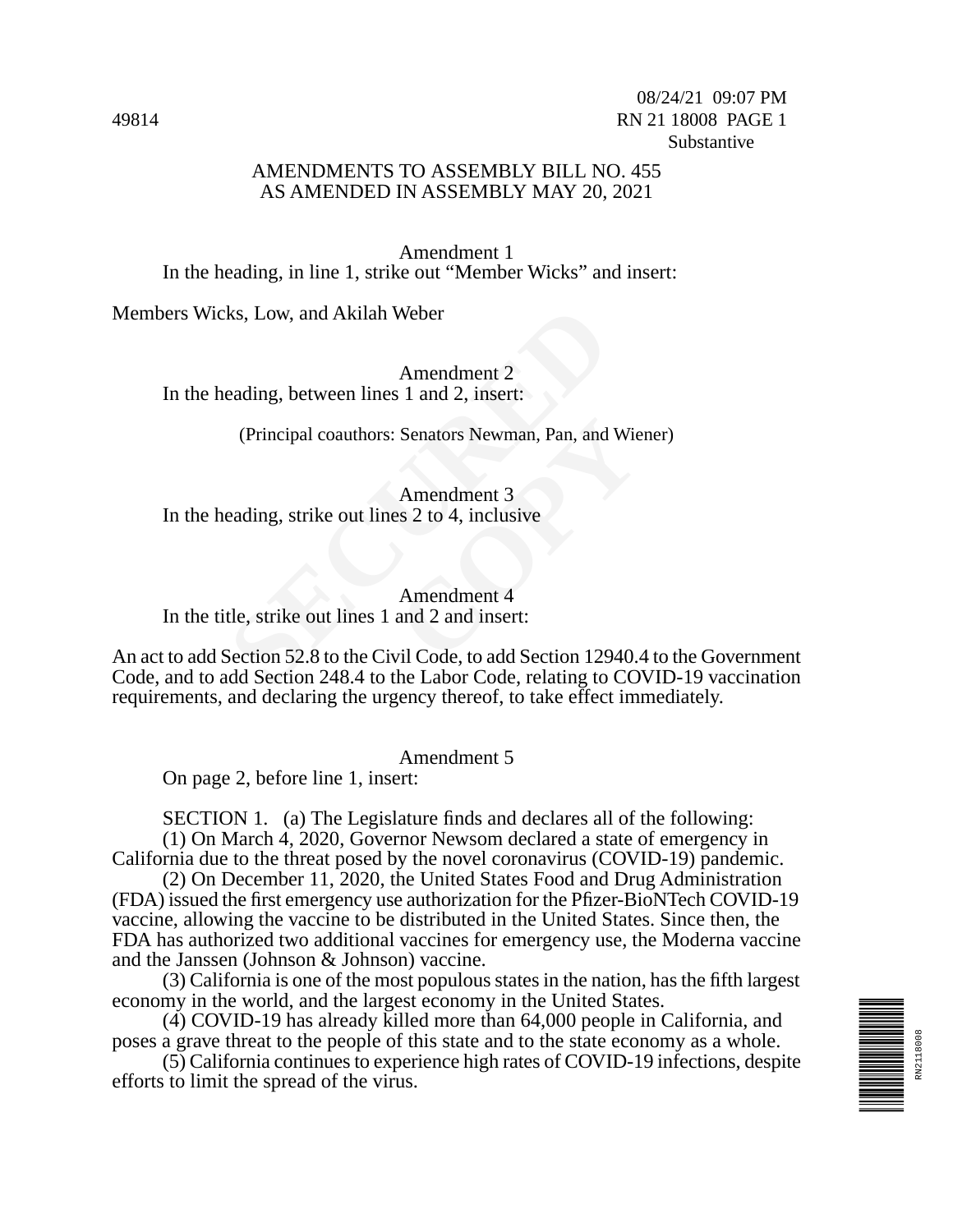#### 08/24/21 09:07 PM 49814 RN 21 18008 PAGE 2 Substantive

(6) Health experts have identified indoor spaces as potential COVID-19 infection hotspots.

(7) On March 4, 2021, the Department of Fair Employment and Housing published guidance entitled "Employment Information on COVID-19" and noted that, under the California Fair Employment and Housing Act (FEHA), an employer may require employees to receive a vaccination against COVID-19.

(b) The Legislature further finds and declares that this legislation, which would establish new proof-of-vaccination requirements for public establishments, as defined, and employment, is reasonable and necessary to address this monumental public health crisis and to protect the public health and well-being of the people of California.

SEC. 2. Section 52.8 is added to the Civil Code, to read:

proof-of-vaccination requirements for public estant, is reasonable and necessary to address this motect the public health and well-being of the pe Section 52.8 is added to the Civil Code, to rea a) Notwithstanding any othe 52.8. (a) Notwithstanding any other law, an establishment, as defined in subdivision (b), shall require each person who is eligible to receive the COVID-19 vaccine, who seeks to enter the indoor facilities of that establishment, to show proof to an employee or authorized agent of the establishment that the person has been vaccinated against COVID-19.

(b) For purposes of this section, the following definitions apply:

(1) "Establishment" means any of the following that serve the public as a place of public accommodation:

betsom who is engible to receive<br>coor facilities of that establishment<br>of the establishment that the p<br>on, the following definitions and<br>ny of the following that serve t<br>other establishment that provides<br>located within a b (A) Any inn, hotel, motel, or other establishment that provides lodging to transient guests, other than an establishment located within a building that does not contain more than five rooms for rent or hire and that is actually occupied by the proprietor of that establishment as the proprietor's residence.

(B) Any restaurant, bar, cafeteria, lunchroom, lunch counter, soda fountain, or other facility principally engaged in selling food or beverages for consumption on the premises, including, but not limited to, any such facility located on the premises of any retail establishment or gasoline station.

(C) Any motion picture house, theater, concert hall, sports arena, stadium, gym, spa, or other place of exhibition or entertainment.

(D) Any establishment that is physically located within the premises of any establishment otherwise covered by this paragraph.

(E) Notwithstanding subparagraphs (A) to (D) inclusive, "establishment" does not include a place where food is served exclusively for takeout, curbside pickup, or consumption at another location and is not open to the public.

 $(2)$  "Proof" means valid documentation of the person's COVID-19 vaccination record, which may be their vaccine card or a copy or a digital version thereof, as provided by their health care provider, the State Department of Public Health, or another state or federal agency.

(3) "Vaccinated against COVID-19" means that the person is fully vaccinated against COVID-19 by a vaccine authorized by the United States Food and Drug Administration or the World Health Organization.

(c) The requirement that a person be "vaccinated against COVID-19" pursuant to subdivision (a) does not apply to either of the following:

(1) A child who is ineligible to receive a COVID-19 vaccine due to the child's age.

(2) A person who is ineligible to receive a COVID-19 vaccine due to a medical condition or disability that precludes the person from receiving a vaccination, subject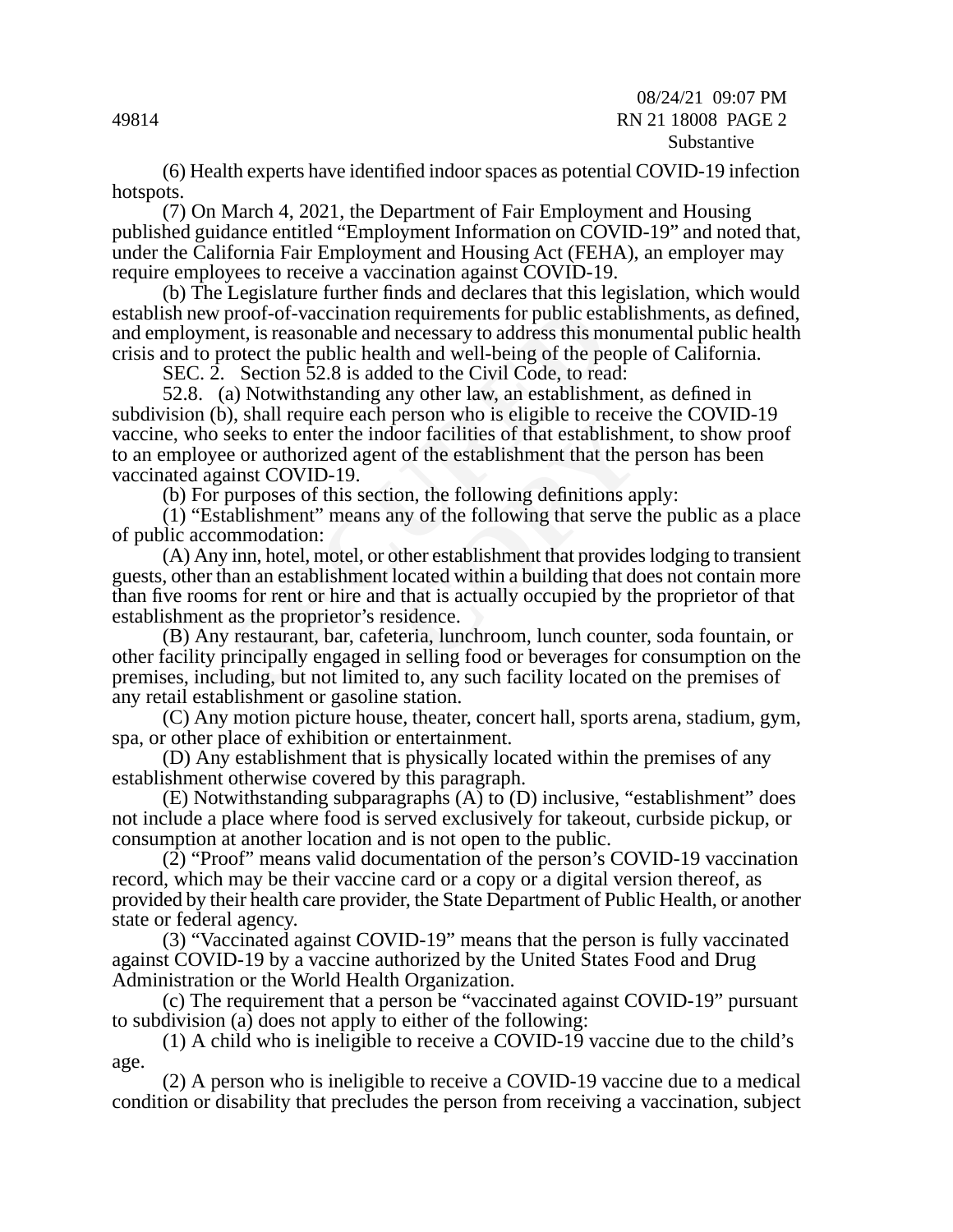#### 08/24/21 09:07 PM 49814 RN 21 18008 PAGE 3 Substantive

to verification thereof, and in compliance with state and federal law, including the reasonable accommodation provisions of the federal Americans with Disabilities Act of 1990 (Public Law 101-336) and Title VII of the federal Civil Rights Act of 1964 (Public Law 88-352).

(d) (1) Proof of vaccination status required pursuant to this section shall be obtained in a manner that complies with federal and state privacy laws and shall not be retained by the establishment, unless the person authorizes the establishment to retain proof for subsequent entry into the indoor facilities of the establishment.

(2) An establishment, employee, or authorized agent of the establishment that obtains proof of vaccination status pursuant to this section shall not share, transfer, or sell that information with or to a third party.

(3) The Business, Consumer Services, and Housing Agency shall provide guidance to establishments on how to obtain and protect proof of vaccination information.

(e) The State Department of Public Health is authorized to develop and implement a mechanism for enforcing this section by November 1, 2021.

(f) The Attorney General, a district attorney, or a city attorney may bring a civil action for a violation of this section, including injunctive and other appropriate relief, and reasonable attorney's fees and costs.

SEC. 3. Section 12940.4 is added to the Government Code, to read:

or subsequent entry into the indoor facilities of the stablishment, employee, or authorized agent of of vaccination status pursuant to this section shall mation with or to a third party.<br>Business, Consumer Services, and Ho to solar and protect proof of<br>
ublic Health is authorized to dev<br>
tion by November 1, 2021.<br>
listrict attorney, or a city attorney,<br>
in, including injunctive and othe<br>
costs.<br>
added to the Government Code<br>
nding any provis 12940.4. (a) (1) Notwithstanding any provision of this chapter or any other law, an employer shall require each person who is an applicant for employment or is an employee, and who is eligible to receive the COVID-19 vaccine, to show proof to the employer or an authorized agent thereof, that the person has been vaccinated against COVID-19.

(2) An employee who does not provide an employer with proof-of-vaccination status shall take a weekly COVID-19 test and shall provide the employer with documentation of a negative COVID-19 test each week.

(3) A public employer shall meet and confer in good faith, as that term is defined in Section 3505, regarding acceptable proof of vaccination, accepted documentation of a negative COVID-19 test, locations of testing sites, and other terms and conditions of employment with representatives of such recognized employee organizations, as defined in subdivision (b) of Section 3501, and shall consider fully such presentations as are made by the employee organization on behalf of its members prior to arriving at a determination of policy or course of action.

(b) For purposes of this section, the following definitions apply:

(1) "Proof" means valid documentation of the person's COVID-19 vaccination record, which may be their vaccine card or a copy or a digital version thereof, as provided by their health care provider, the State Department of Public Health or another state or federal agency.

(2) "Vaccinated against COVID-19" means that the person is fully vaccinated against COVID-19 by a vaccine authorized by the United States Food and Drug Administration or the World Health Organization.

(c) (1) The requirement that a person be "vaccinated against COVID-19" pursuant to subdivision (a) does not apply to a person who is ineligible to receive a COVID-19 vaccine due to a medical condition or disability that precludes the person from receiving a vaccination, subject to verification thereof, and in compliance with this chapter and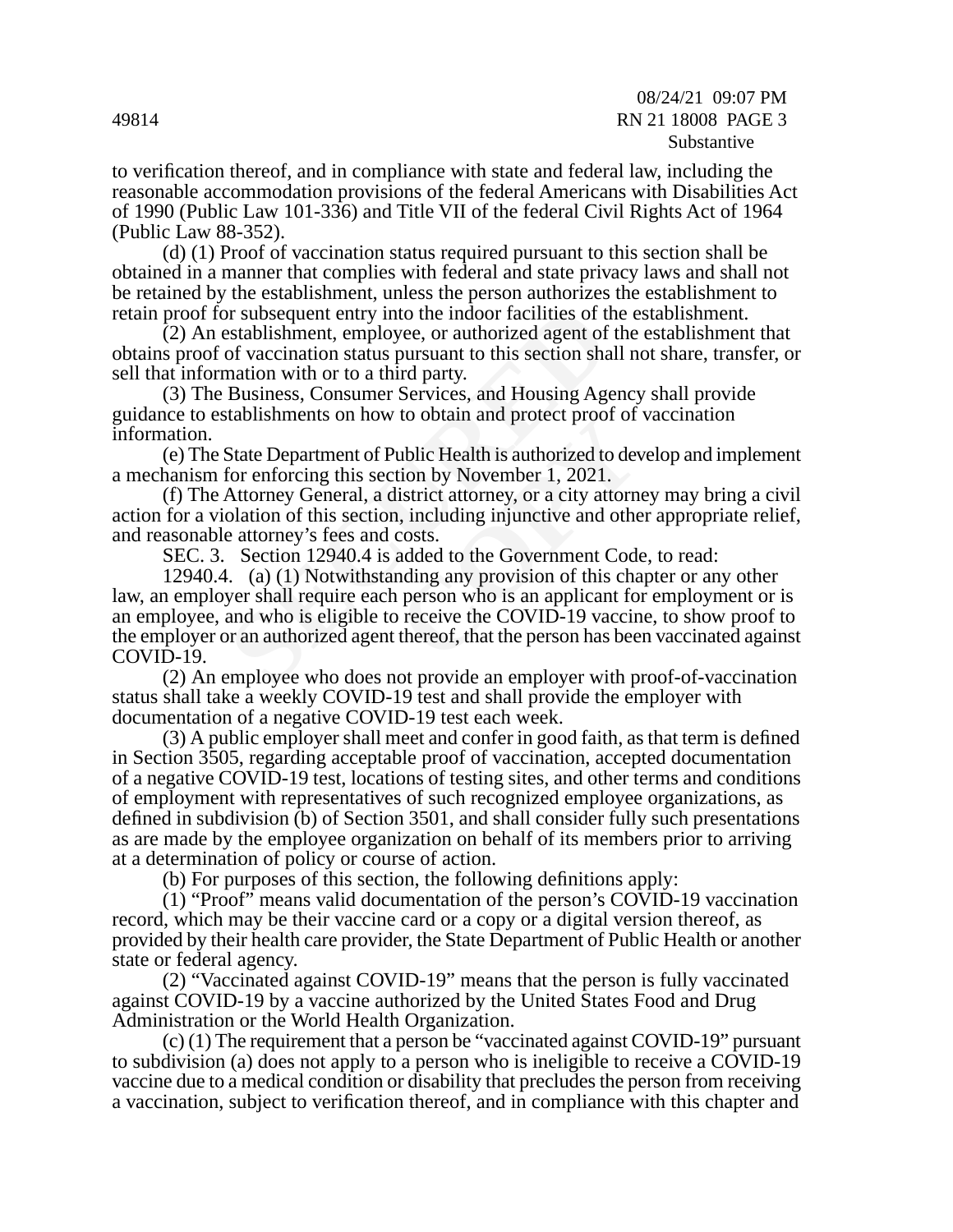other state and federal laws, including the reasonable accommodation provisions of the federal Americans with Disabilities Act of 1990 (Public Law 101-336) and Title VII of the federal Civil Rights Act of 1964 (Public Law 88-352).

(2) The requirement that a person be "vaccinated against COVID-19" pursuant to subdivision (a) does not apply to a person who only works remotely and does not physically enter their place of employment.

(d) (1) Proof-of-vaccination status required pursuant to this section shall be obtained in a manner that complies with federal and state privacy laws and shall not be retained by the employer, unless the person authorizes the employer to retain proof.

(2) An employer or authorized agent that obtains proof-of-vaccination status pursuant to this section shall not share, transfer, or sell that information with or to a third party.

(3) The department shall provide guidance to employers on how to obtain and protect this information.

(e) (1) This section applies to both private and public employers.

(2) "Public employer," for purposes of this section, means:

(A) The state and every state entity, including, but not limited to, the Legislature, the judicial branch, and the California State University.

manner that complies with federal and state priv<br>the employer, unless the person authorizes the employer or authorized agent that obtains proof-<br>is section shall not share, transfer, or sell that in<br>department shall provid both private and public employers on<br>proses of this section, means:<br>entity, including, but not limited<br>nia State University.<br>f the state, or agency or instrum<br>g, but not limited to, a city, coundistrict, community college (B) A political subdivision of the state, or agency or instrumentality of the state or subdivision of the state, including, but not limited to, a city, county, city and county, charter city, charter county, school district, community college district, joint powers authority, joint powers agency, and any public agency, authority, board, commission, or district.

(f) To the extent allowable under state and federal law and any employment agreement entered into on or after the effective date of this act, an employee who refuses to comply with this section may be subject to termination.

(g) The State Department of Public Health is authorized to develop and implement a mechanism for enforcing this section by November 1, 2021.

(h) The Department of Fair Employment and Housing may bring a civil action for a violation of this section, including injunctive and other appropriate relief, and reasonable attorney's fees and costs.

(i) The Legislature finds and declares that protecting the public health and well-being of the people of California by requiring proof of vaccination against COVID-19 for employment pursuant to this section is a matter of statewide concern and is not a municipal affair as that term is used in Section 5 of Article XI of the California Constitution. Therefore, this section applies to all cities, counties, and cities and counties, including charter cities.

SEC. 4. Section 248.4 is added to the Labor Code, to read:

248.4. (a) As used in this section:

(1) "COVID-19 vaccine supplemental paid sick leave" means paid sick leave provided pursuant to this section.

(2) "Employer" includes both private and public employers.

(3) "Public employer" means:

(A) The state and every state entity, including, but not limited to, the Legislature, the judicial branch, and the California State University.

(B) A political subdivision of the state, or agency or instrumentality of the state or subdivision of the state, including, but not limited to, a city, county, city and county,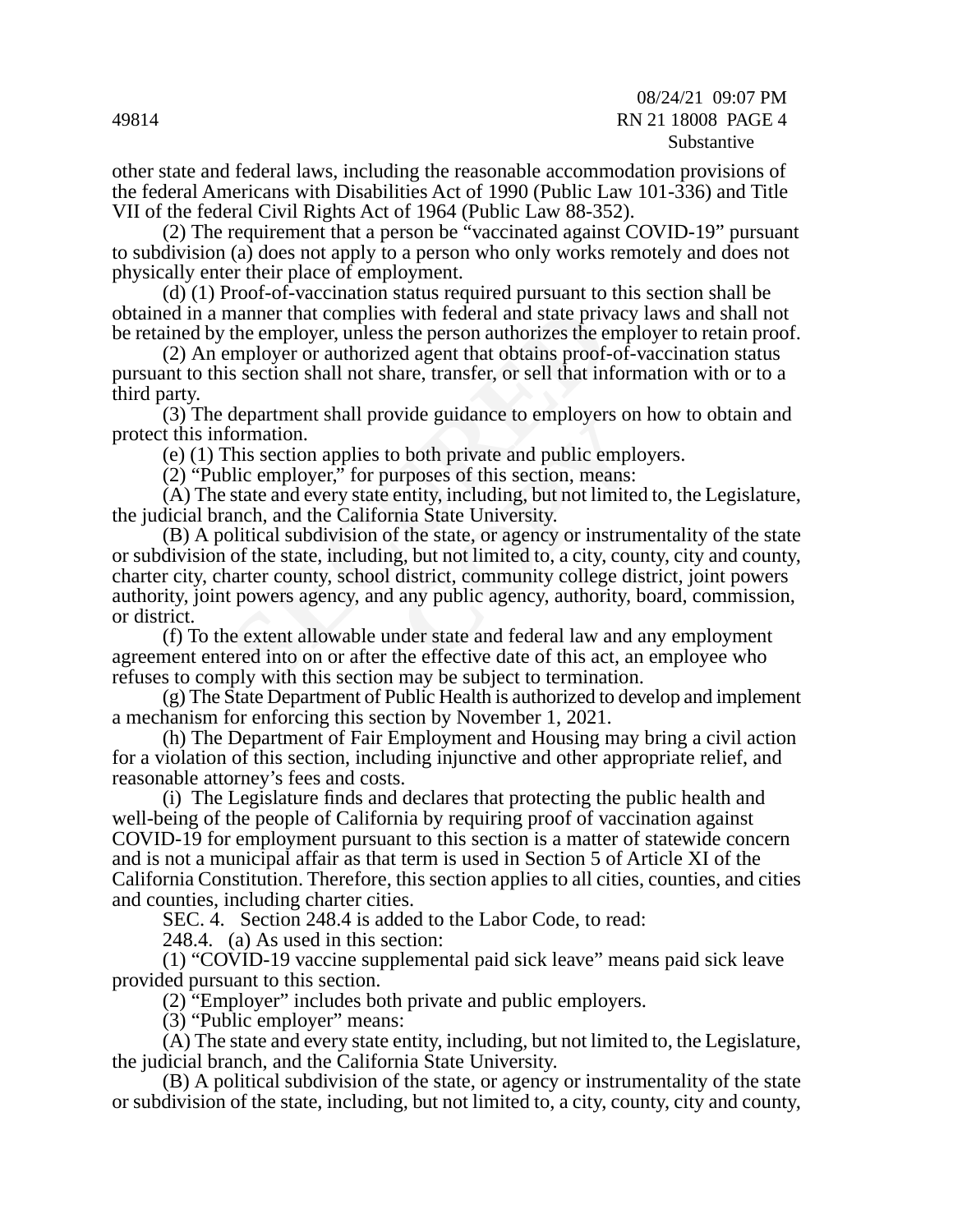charter city, charter county, school district, community college district, joint powers authority, joint powers agency, and any public agency, authority, board, commission, or district.

(b) An employer shall provide COVID-19 vaccine supplemental paid sick leave to each employee as follows:

(1) COVID-19 vaccine supplemental paid sick leave shall be available to an employee if that employee is unable to work due to either of the following reasons:

(A) The employee is attending an appointment to receive a vaccine for protection against contracting COVID-19.

(B) The employee is experiencing symptoms related to a COVID-19 vaccine.

(2) An employee shall be entitled to the following number of hours of COVID-19 vaccine supplemental paid sick leave:

(A) An employee is entitled to 24 hours of COVID-19 vaccine supplemental paid sick leave.

(B) COVID-19 vaccine supplemental paid sick leave to which an employee is entitled pursuant to this section shall be in addition to any paid sick leave that may be available to the employee under any other law.

COVID-19 vacuum<br>
lemental paid sick leave to whill<br>
be in addition to any paid sic<br>
y other law.<br>
inne how many hours of COVII<br>
i, up to the total number of hour<br>
paragraph (A). The COVID-19 v<br>
lediate use by the employee. (c) An employee may determine how many hours of COVID-19 vaccine supplemental paid sick leave to use, up to the total number of hours to which the employee is entitled pursuant to subparagraph (A). The COVID-19 vaccine supplemental paid sick leave is available for immediate use by the employee.

employee is attending an appointment to receive<br>cting COVID-19.<br>employee is experiencing symptoms related to<br>mployee is experiencing symptoms related to<br>mployee shall be entitled to the following numbe<br>emental paid sick le (3) Each hour of COVID-19 vaccine supplemental paid sick leave shall be compensated at the regular rate of pay to which the employee would be entitled if the employee had been scheduled to work those hours pursuant to existing law or an applicable collective bargaining agreement.

(4) An employee shall not be required to use any other paid or unpaid leave before the employee uses COVID-19 vaccine supplemental paid sick leave or in lieu of COVID-19 vaccine supplemental paid sick leave.

(d) The Legislature finds and declares that protecting the public health and well-being of the people of California by providing COVID-19 supplemental paid sick leave for all employees pursuant to this section is a matter of statewide concern and is not a municipal affair as that term is used in Section 5 of Article XI of the California Constitution. Therefore, this section applies to all cities, counties, and cities and counties, including charter cities.

SEC. 5. Nothing in this act supersedes existing state public health orders applicable to public employees relating to the COVID-19 pandemic, including, but not limited to, all of the following:

(a) State Department of Public Health State Public Health Officer Order of July 26, 2021 (Health Care Worker Protections in High-Risk Settings).

(b) State Department of Public Health State Public Health Officer Order of August 5, 2021 (Requirements for Visitors in Acute Health Care and Long-Term Care Settings).

(c) State Department of Public Health State Public Health Officer Order of August 5, 2021 (Health Care Worker Vaccine Requirement).

(d) State Department of Public Health State Public Health Officer Order of August 11, 2021 (Vaccine Verification for Workers in Schools).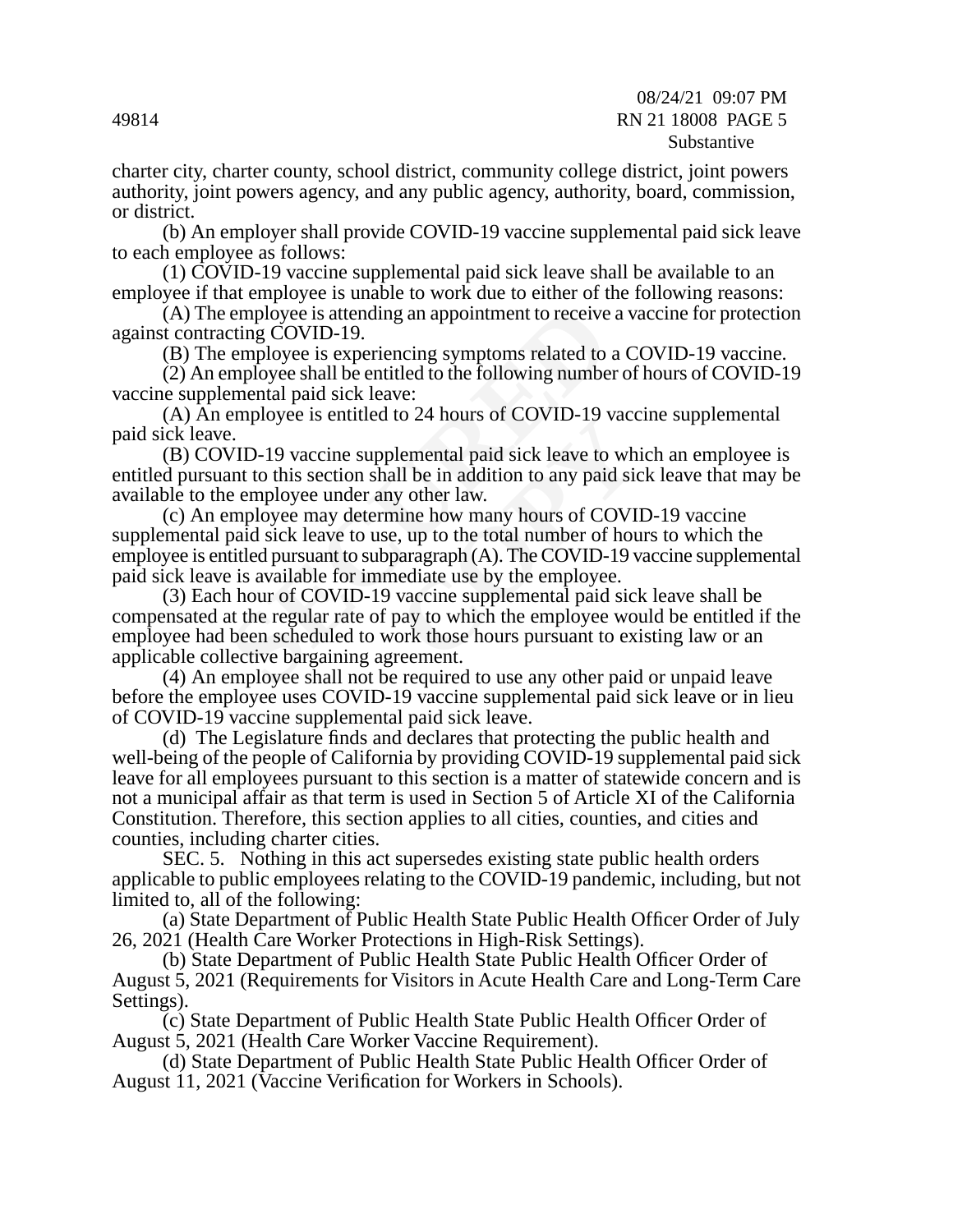08/24/21 09:07 PM 49814 RN 21 18008 PAGE 6 Substantive

(e) State Department of Public Health State Public Health Officer Order of August 19, 2021 (State and Local Correctional Facilities and Detention Centers Health Care Worker Vaccination Requirement).

SEC. 6. Nothing in this act shall be construed to restrict a business or local government from maintaining existing, or issuing new, public health orders that are more stringent than those contained in this act.

SEC. 7. The provisions of this act are severable. If any provision of this act or its application is held invalid, that invalidity shall not affect other provisions or applications that can be given effect without the invalid provision or application.

is held invalid, that invalidity shall not affect of<br>the nat can be given effect without the invalid provis<br>This act is an urgency statute necessary for the<br>eace, health, or safety within the meaning of Article and shall SEC. 8. This act is an urgency statute necessary for the immediate preservation of the public peace, health, or safety within the meaning of Article IV of the California Constitution and shall go into immediate effect. The facts constituting the necessity are:

Ith and safety during the ongoint is necessary for this act to go<br>it is necessary for this act to go<br>Amendment 6<br> $24$ , inclusive, and strike out pa<br> $-0$ In order to ensure public health and safety during the ongoing COVID-19 pandemic and public health crisis, it is necessary for this act to go into immediate effect.

#### Amendment 6

On page 2, strike out lines 1 to 24, inclusive, and strike out pages 3 to 5, inclusive

 $-0 -$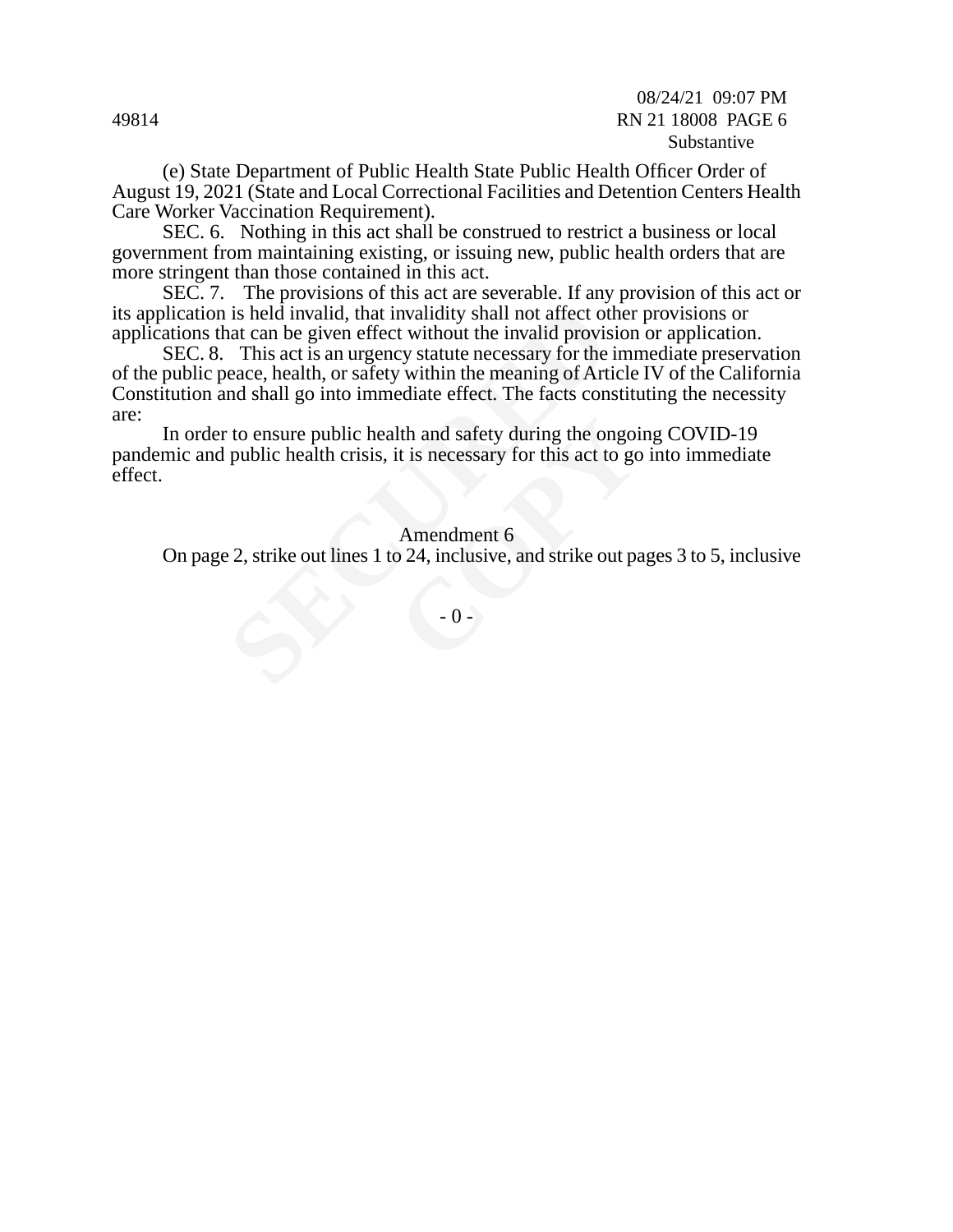PROPOSED AMENDMENTS TO ASSEMBLY BILL NO. 455

AMENDED IN ASSEMBLY MAY 20, 2021

### AMENDED IN ASSEMBLY MARCH 25, 2021

california legislature—2021–22 regular session

### **ASSEMBLY BILL No. 455**

**SECUTE:**<br>
SECUTE: Member Wicks Members Wick<br>
Akilah Weber<br>
Senators Newman, Pan, and W<br>
(Coauthor: Assembly Member Chiu)<br>
(Coauthor: Senator Wiener)<br>
February 8, 2021<br>
Therefore Section 30918 of the Streets and High **Fridding Members Wicks, Let Wicks Members Wicks, Let Weber**<br>**Corposition Wickey Member Chiu**<br> **Container Chiu**<br> **Container Wicher Chiu**<br> **Container Wicher Chiu**<br> **Container Chiu**<br> **Container Chiu**<br> **Container Chiu**<br> **Cont Introduced by Assembly Member Wicks** *Members Wicks, Low, and Akilah Weber (Principal coauthors: Senators Newman, Pan, and Wiener)* **(Coauthor: Assembly Member Chiu)** (Coauthor: Senator Wiener)

February 8, 2021



**Amendment 4**

An act to amend Section 30918 of the Streets and Highways Code, relating to transportation. *An act to add Section 52.8 to the Civil Code, to add Section 12940.4 to the Government Code, and to add Section 248.4 to the Labor Code, relating to COVID-19 vaccination requirements, and declaring the urgency thereof, to take effect immediately.*

#### legislative counsel's digest

AB 455, as amended, Wicks. San Francisco-Oakland Bay Bridge: transit-only traffic lanes. *Public accommodations: employment: paid sick leave: COVID-19 vaccination requirements.*

*Existing federal law, the Federal Food, Drug, and Cosmetic Act, authorizes the United States Secretary of Health and Human Services to authorize the introduction into interstate commerce of a vaccine for use in an emergency upon declaring a public health emergency. On February 4, 2020, the secretary determined circumstances exist* 

97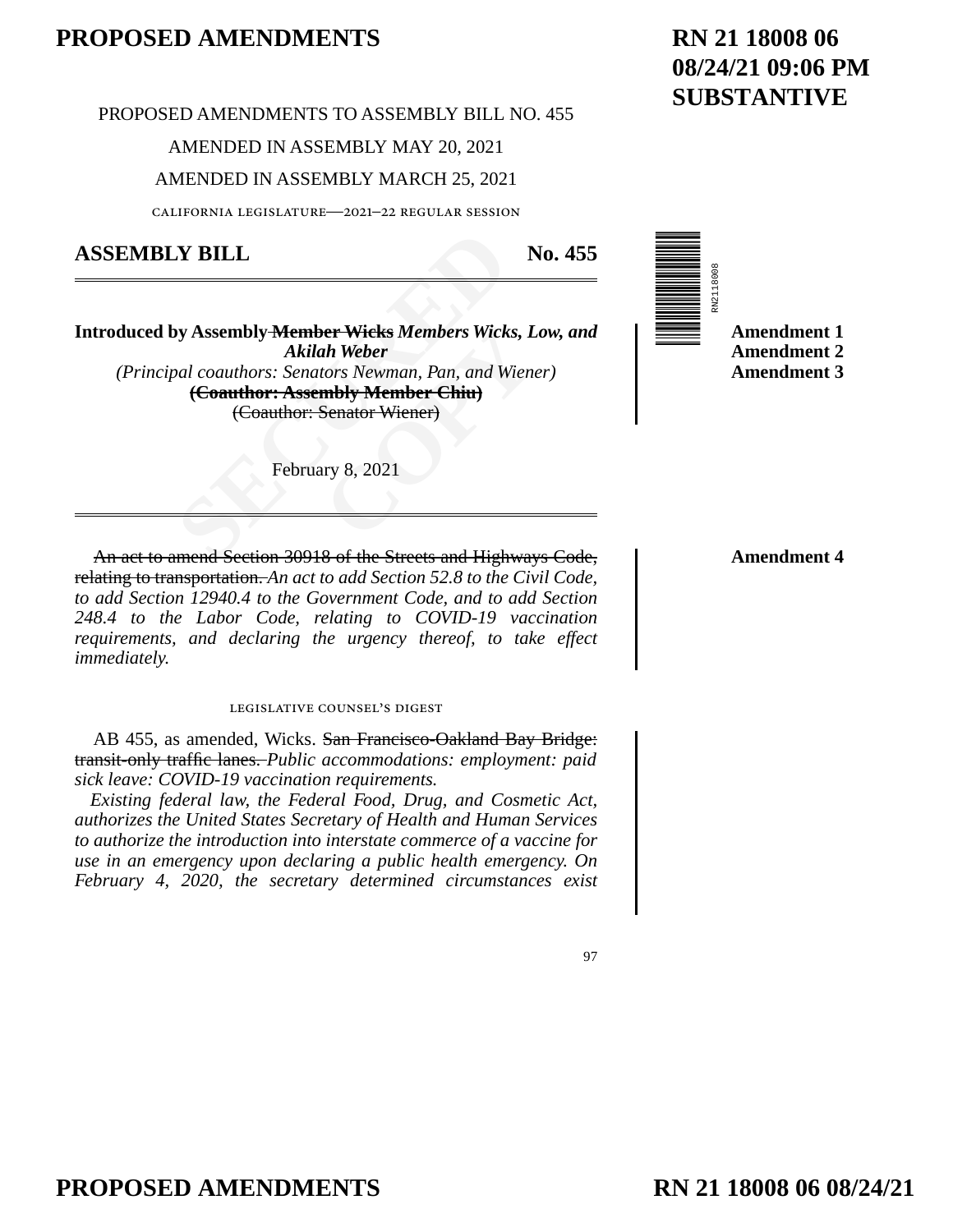$AB$  455  $-2$ 

*justifying the authorization of 3 vaccines for the prevention of COVID-19.* 

*The California Emergency Services Act authorizes the Governor to declare a state of emergency during conditions of disaster or extreme peril to persons or property, including epidemics. Pursuant to this authority, on March 4, 2020, the Governor declared a state of emergency relating to the COVID-19 pandemic.* 

*Existing law imposes various requirements on establishments that serve the public, including owners and operators of hotels, restaurants, and other venues. Existing law charges the Business, Consumer Services, and Housing Agency with, among other powers, oversight and regulation of business and financial services.* 

lating to the COVID-19 pandemic.<br>We imposes various requirements on establis.<br>lic, including owners and operators of hotels,<br>lues. Existing law charges the Business, Consum<br>Regency with, among other powers, ove<br>business an ial services.<br>
blishment, as defined, to requentle COVID-19 vaccine, who<br>
t establishment, to show pro<br>
the establishment that the pervicing<br>
the establishment that the pervicing<br>
f these provisions, to include<br>
the same i *This bill would require an establishment, as defined, to require each person who is eligible to receive the COVID-19 vaccine, who seeks to enter the indoor facilities of that establishment, to show proof to an employee or authorized agent of the establishment that the person has been vaccinated against COVID-19. The bill would define "establishment," for purposes of these provisions, to include, among others, inns and hotels, restaurants and other food facilities, theaters, and stadiums, as specified. The bill would create an exception from these provisions for children who are ineligible to receive the COVID-19 vaccine due to age and persons who are ineligible for the vaccine due to a verified medical condition or disability, subject to verification thereof, and in compliance with state and federal laws. The bill would require proof of vaccination status to be obtained in a manner that complies with federal and state privacy laws and not be retained by the establishment, unless the person authorizes the establishment to retain proof for subsequent entry into the indoor facilities of the establishment. The bill would prohibit an establishment, employee, or authorized agent of the establishment that obtains proof of vaccination status from sharing, transferring, or selling that information with or to a third party. The bill would require the Business, Consumer Services, and Housing Agency to provide guidance to establishments on how to obtain and protect this information. The bill would authorize the State Department of Public Health to develop and implement a mechanism for enforcing these provisions by November 1, 2021. The bill would also authorize the Attorney General, a district attorney, or a city attorney to bring a civil action for a violation of these provisions, as specified.* 

*Under existing law, the California Fair Employment and Housing Act (FEHA), establishes the Department of Fair Employment and*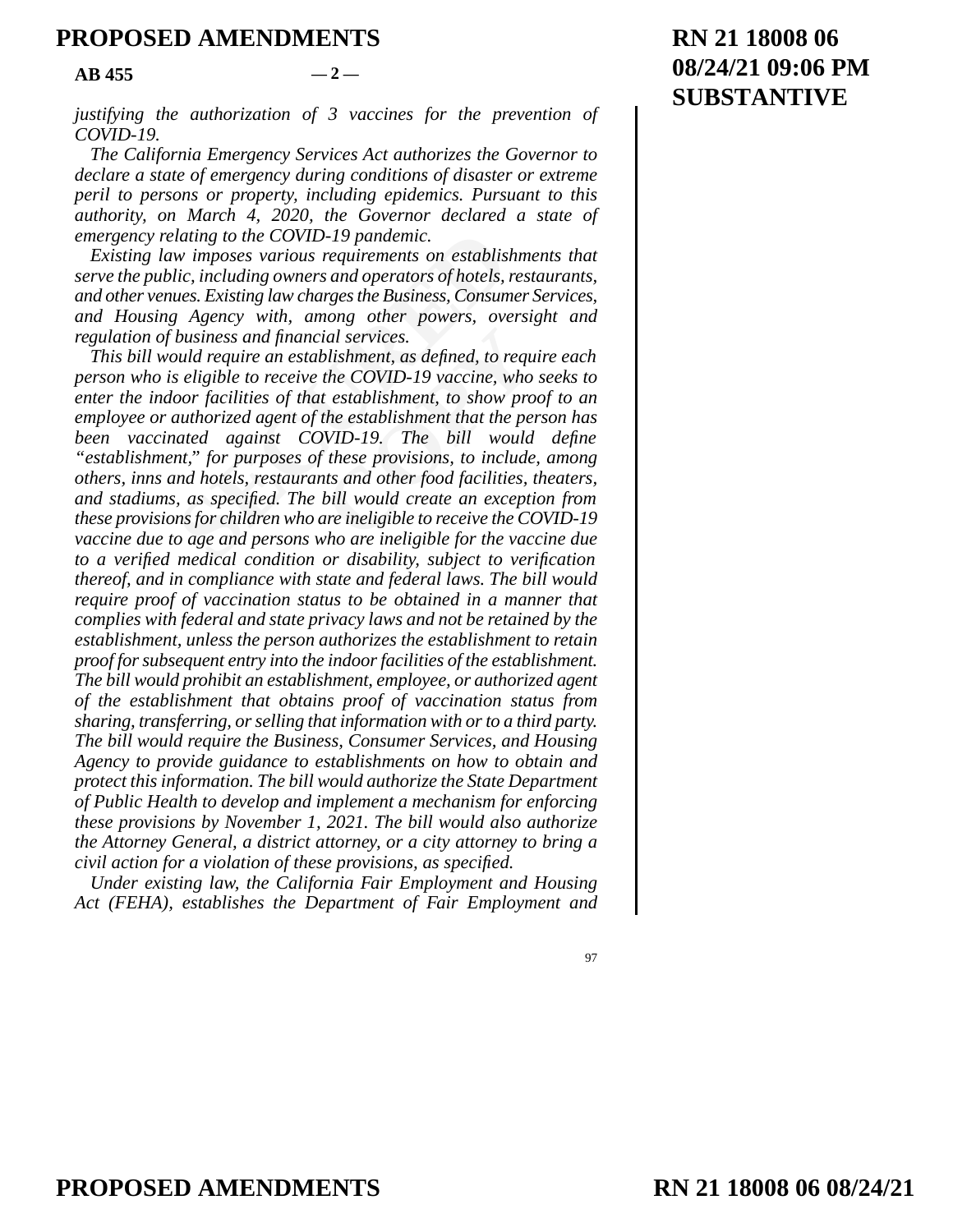### $-3$  — **AB** 455

*Housing within the Business, Consumer Services, and Housing Agency to enforce civil rights laws with respect to housing and employment. Under FEHA, it is an unlawful employment practice for an employer, unless based upon a bona fide occupational qualification or applicable security regulation established by the United States or the State of California, to refuse to hire or employ a person or to refuse to select a person for a training program leading to employment, or to bar or discharge a person from employment or a training program leading to employment, or to discriminate against a person in compensation or in terms, conditions, or privileges of employment because of the race, religious creed, color, national origin, ancestry, physical disability, mental disability, medical condition, genetic information, marital status, sex, gender, gender identity, gender expression, age, sexual orientation, or military and veteran status of that person, as specified.* 

training program leading to employment, o<br>erson from employment or a training progran<br>or to discriminate against a person in comp<br>ditions, or privileges of employment because<br>ed, color, national origin, ancestry, physica<br>l on, genetic information, maritarier expression, age, sexual orientrian person, as specified.<br>
that person, as specified.<br>
In unlawful employment practicle in unlawful employment praction<br>
of the person from employ<br>
the per *Under existing law, it is also an unlawful employment practice for an employer or any entity covered by FEHA to refuse to hire or employ a person or to refuse to select a person for a training program leading to employment or to bar or discharge a person from employment or from a training program leading to employment, or to discriminate against a person in compensation or in terms, conditions, or privileges of employment because of a conflict between the person's religious belief or observance and any employment requirement, unless the employer or entity demonstrates that it has explored any available reasonable alternative means of accommodating the religious belief or observance, including, among others, the possibilities of excusing the person from those duties that conflict with the person's religious belief or observance, but is unable to reasonably accommodate the religious belief or observance without undue hardship, as defined, on the conduct of the business of the employer or entity, as specified. It is also an unlawful employment practice for an employer or an entity covered by FEHA to fail to make reasonable accommodation for the known physical or mental disability of an applicant or employee.* 

*This bill, notwithstanding the above-described provisions of FEHA, would require an employer to require each person who is an applicant for employment or is an employee, and who is eligible to receive the COVID-19 vaccine, to show proof to the employer or an authorized agent thereof, that the person has been vaccinated against COVID-19. The bill would create an exception from the vaccination requirement for a person who is ineligible to receive a COVID-19 vaccine due to a medical condition or disability and a person who only works remotely*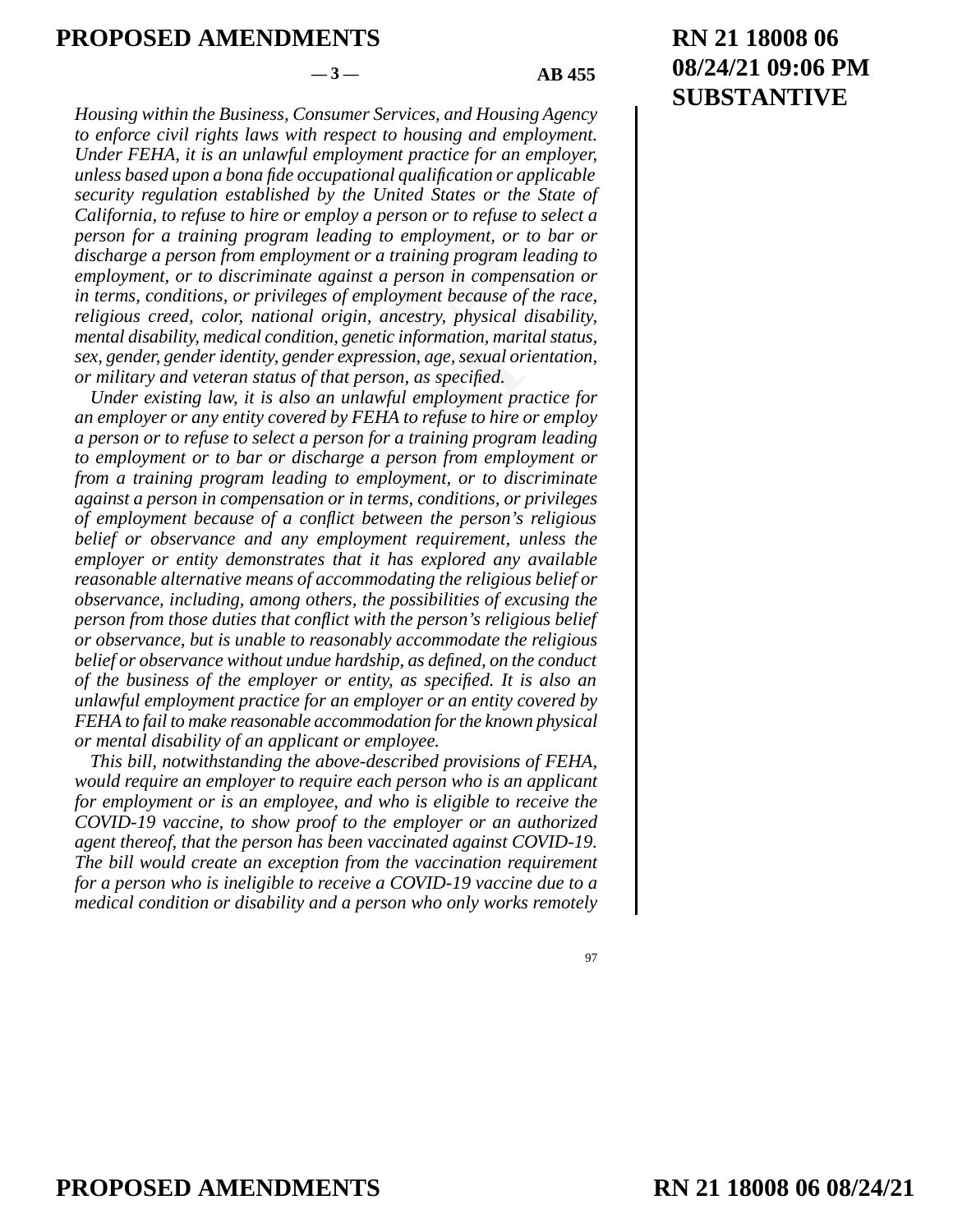#### $AB$  455  $-4$

I federal and state privacy laws and not be retard and state privacy laws and not be retard and prohibit an employer or authorized agent of the probibit an employer or authorized agent of the proof-of-vaccination status fr ent and Housing to provide g<br>
and protect this information.<br> **COPY INTER ENTER ENTER 18 ANDEN ENTER PERIMBEN SURVEY SURVEY SURVEY SURVEY SURVEY SURVEY SURVEY SURVEY SURVEY SURVEY SURVEY SURVEY SURVEY SURVEY SURVEY SURVEY S** *and does not physically enter their place of employment, and would require compliance with various other state and federal laws. The bill would require an employee who does not provide proof-of-vaccination status to the employer to test weekly for COVID-19 and provide documentation of a negative COVID-19 test each week. The bill would require proof-of-vaccination status to be obtained in a manner that complies with federal and state privacy laws and not be retained by the employer, unless the person authorizes the employer to retain proof. The bill would prohibit an employer or authorized agent of the employer that obtains proof-of-vaccination status from sharing, transferring, or selling that information with or to a third party. The bill would require the Department of Fair Employment and Housing to provide guidance to employers on how to obtain and protect this information. The bill would specify that, to the extent allowable under state and federal law and any employment agreement entered into on or after the effective date of these provisions, an employee who refuses to comply with these provisions may be subject to termination. The bill would authorize the State Department of Public Health to develop and implement a mechanism for enforcing these provisions by November 1, 2021. The bill would also authorize the Department of Fair Employment and Housing to enforce these provisions by bringing a civil action, as specified.* 

*Existing law, the Healthy Workplaces, Healthy Families Act of 2014, entitles an employee who works in California for the same employer for 30 or more days within a year from the commencement of employment to paid sick days. Under existing law, an employee accrues paid sick days at a rate of not less than one hour per every 30 hours worked, subject to certain use, accrual, and yearly carryover limitations. Existing law requires the Labor Commissioner to enforce the act and provides for procedures, including investigation and hearing, and for remedies and penalties.* 

*Existing law, until September 30, 2021, requires that COVID-19 supplemental paid sick leave be provided to covered employees, as defined, who are unable to work or to telework due to certain reasons related to COVID-19.* 

*This bill would require public and private employers to provide employees with 24 hours of COVID-19 vaccine supplemental paid sick leave in addition to any other available sick leave, as specified, that would be available to an employee if that employee is unable to work because the employee is attending an appointment to receive a vaccine* 

97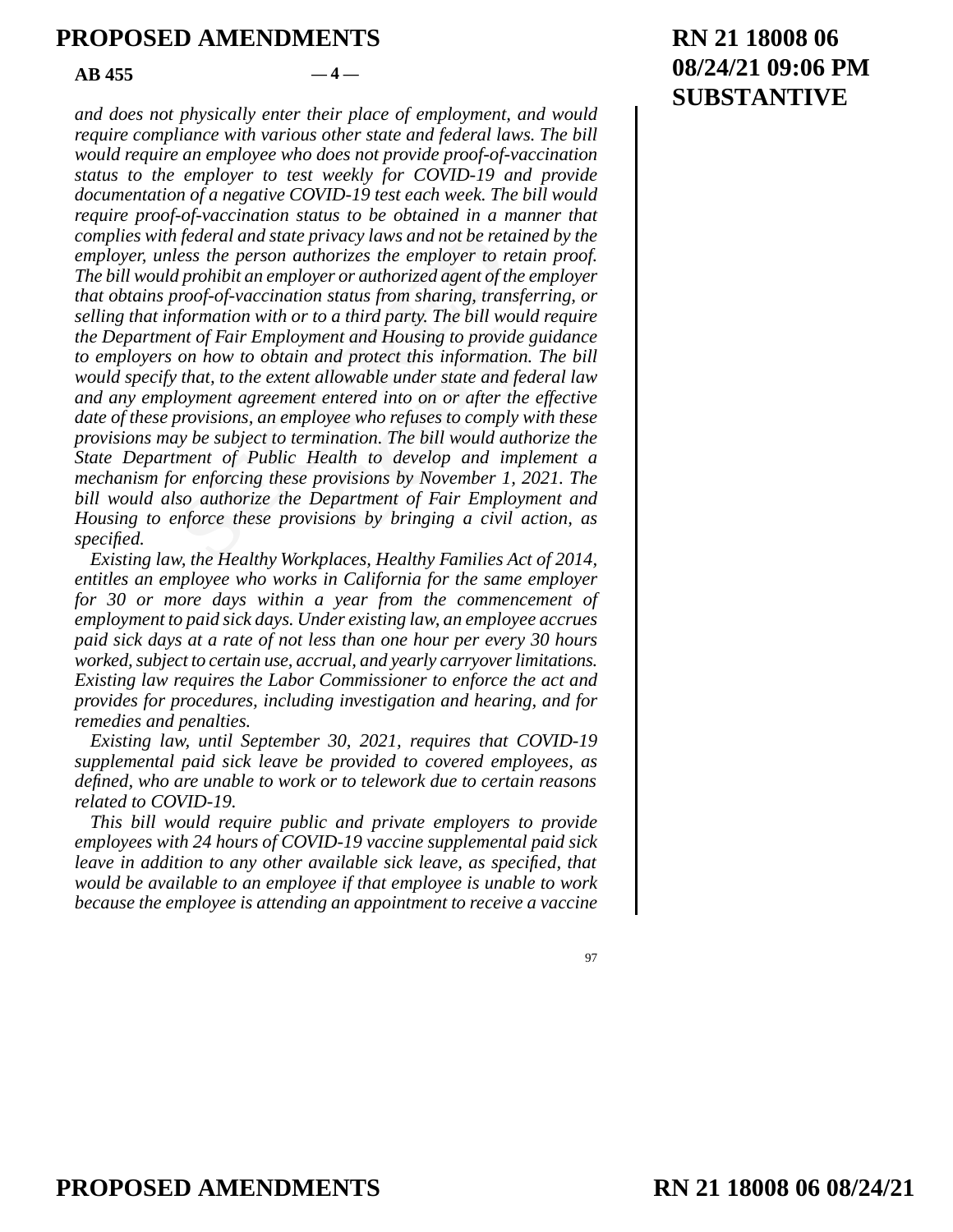#### $-5 - 1$  AB 455

*for protection against contracting COVID-19, or the employee is experiencing symptoms related to a COVID-19 vaccine that prevents the employee from being able to work. The bill would specify that the COVID-19 vaccine supplemental paid sick leave would be compensated at the regular rate of pay to which the employee would be entitled if the employee had been scheduled to work those hours pursuant to existing law or an applicable collective bargaining agreement.* 

*The bill would include findings that changes proposed by this bill address a matter of statewide concern rather than a municipal affair and, therefore, apply to all cities, including charter cities.* 

*The bill would make related findings and declarations.* 

*This bill would declare that it is to take effect immediately as an urgency statute.* 

or an applicable collective bargaining agreem<br>
buld include findings that changes proposed<br>
tter of statewide concern rather than a munie, apply to all cities, including charter cities.<br>
all make related findings and decla *Constitution Commington Commington Commington Commington Commington Commington Commington Commington Commington Commington Commington Commington Commington Commington Commington Commington Commington Commington Commington* Existing law creates the Metropolitan Transportation Commission as a local area planning agency for the 9-county San Francisco Bay area with comprehensive regional transportation planning and other related responsibilities. Existing law creates the Bay Area Toll Authority as a separate entity governed by the same governing board as the commission and makes the authority responsible for the administration of toll revenues from the state-owned toll bridges in the San Francisco Bay area. Existing law requires the Department of Transportation to collect tolls, operate, maintain, and provide rehabilitation of all state-owned toll bridges in the San Francisco Bay area, and be responsible for the design and construction of improvements on those bridges in accordance with programming and scheduling requirements adopted by the authority.

Under existing law, the San Francisco-Oakland Bay Bridge is part of the state highway system. Existing law authorizes the department to construct exclusive or preferential lanes for buses only or for buses and other high-occupancy vehicles, and may authorize or permit the exclusive or preferential use of designated lanes on existing highways that are part of the state highway system.

This bill would authorize the authority, in consultation with the department, to designate transit-only traffic lanes on the San Francisco-Oakland Bay Bridge.

This bill would make legislative findings and declarations as to the necessity of a special statute for the San Francisco-Oakland Bay Bridge.

Vote: majority <sup>2</sup>/<sup>3</sup>. Appropriation: no. Fiscal committee: yes. State-mandated local program: no.

#### 97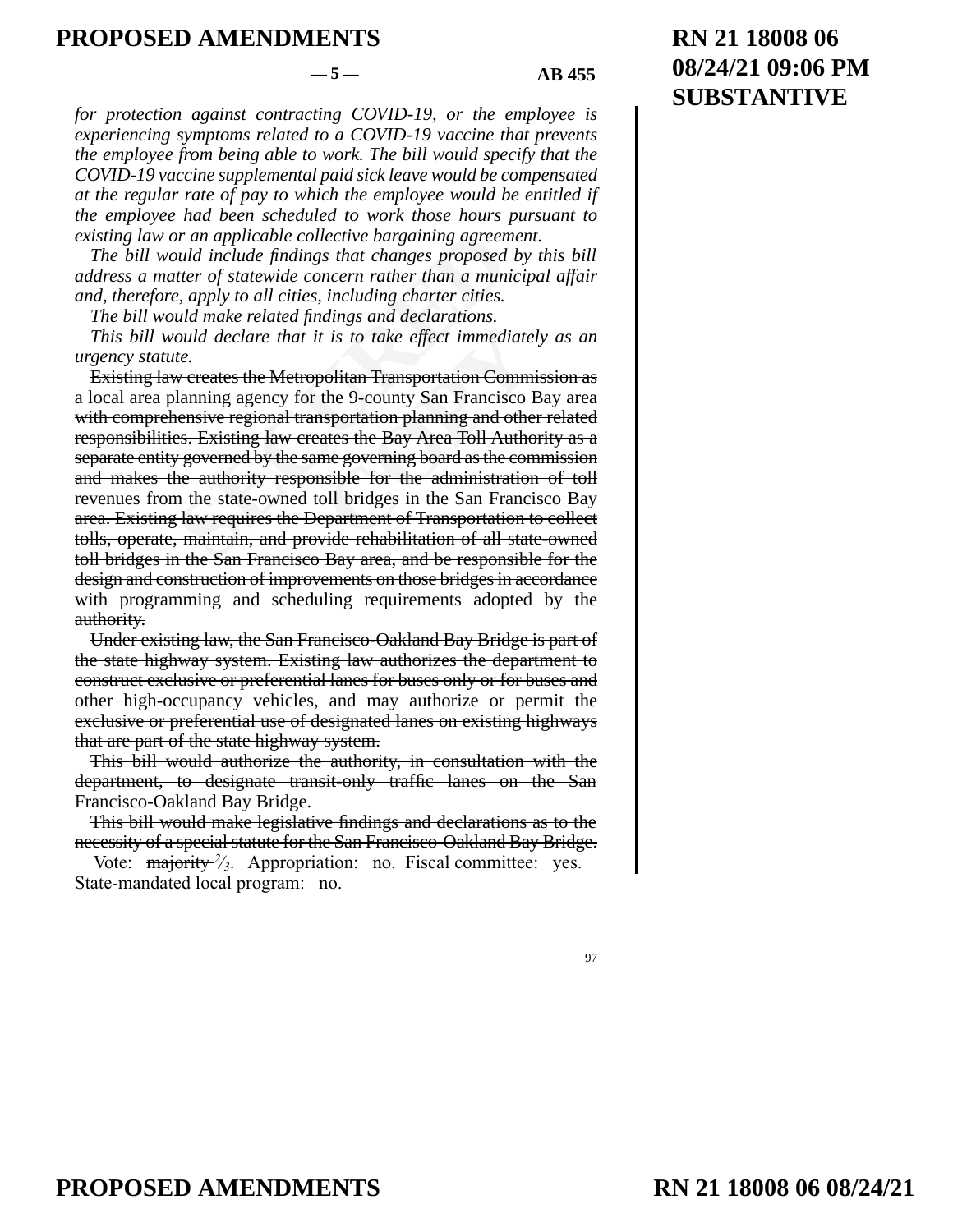$AB$  455  $-6$ 

*The people of the State of California do enact as follows:* 

*SECTION 1. (a) The Legislature finds and declares all of the following:*  + +

*(1) On March 4, 2020, Governor Newsom declared a state of emergency in California due to the threat posed by the novel*   $+$ +

*coronavirus (COVID-19) pandemic.*  +

*(2) On December 11, 2020, the United States Food and Drug Administration (FDA) issued the first emergency use authorization*  + +

irus (COVID-19) pandemic.<br>
In December 11, 2020, the United States Footration (FDA) issued the first emergency use at<br>
fizer-BioNTech COVID-19 vaccine, allowing<br>
stributed in the United States. Since then, the<br>
d two addit *for the Pfizer-BioNTech COVID-19 vaccine, allowing the vaccine to be distributed in the United States. Since then, the FDA has authorized two additional vaccines for emergency use, the Moderna*   $+$ + +

*vaccine and the Janssen (Johnson & Johnson) vaccine.*   $+$ 

ccines for emergency use, the *N*<br>hnson & Johnson) vaccine.<br>he most populous states in the<br>in the world, and the largest e<br>by killed more than 64,000 p<br>e threat to the people of this s<br>hole.<br>o experience high rates of CC<br>l *(3) California is one of the most populous states in the nation, has the fifth largest economy in the world, and the largest economy in the United States.*  + + +

*(4) COVID-19 has already killed more than 64,000 people in California, and poses a grave threat to the people of this state and to the state economy as a whole.*   $+$ + +

*(5) California continues to experience high rates of COVID-19 infections, despite efforts to limit the spread of the virus.*  + +

*(6) Health experts have identified indoor spaces as potential COVID-19 infection hotspots.*  + +

*(7) On March 4, 2021, the Department of Fair Employment and Housing published guidance entitled "Employment Information on COVID-19" and noted that, under the California Fair Employment and Housing Act (FEHA), an employer may require employees to receive a vaccination against COVID-19.*   $+$  $+$ +  $+$ +

*(b) The Legislature further finds and declares that this legislation, which would establish new proof-of-vaccination requirements for public establishments, as defined, and employment, is reasonable and necessary to address this monumental public health crisis and to protect the public health and well-being of the people of California.*   $+$ + +  $+$ +  $+$ 

*SEC. 2. Section 52.8 is added to the Civil Code, to read:*   $+$ 

*52.8. (a) Notwithstanding any other law, an establishment, as*   $+$ 

*defined in subdivision (b), shall require each person who is eligible*  +

*to receive the COVID-19 vaccine, who seeks to enter the indoor*   $+$ 

*facilities of that establishment, to show proof to an employee or*  +

# **RN 21 18008 06 08/24/21 09:06 PM SUBSTANTIVE**

**Amendment 5**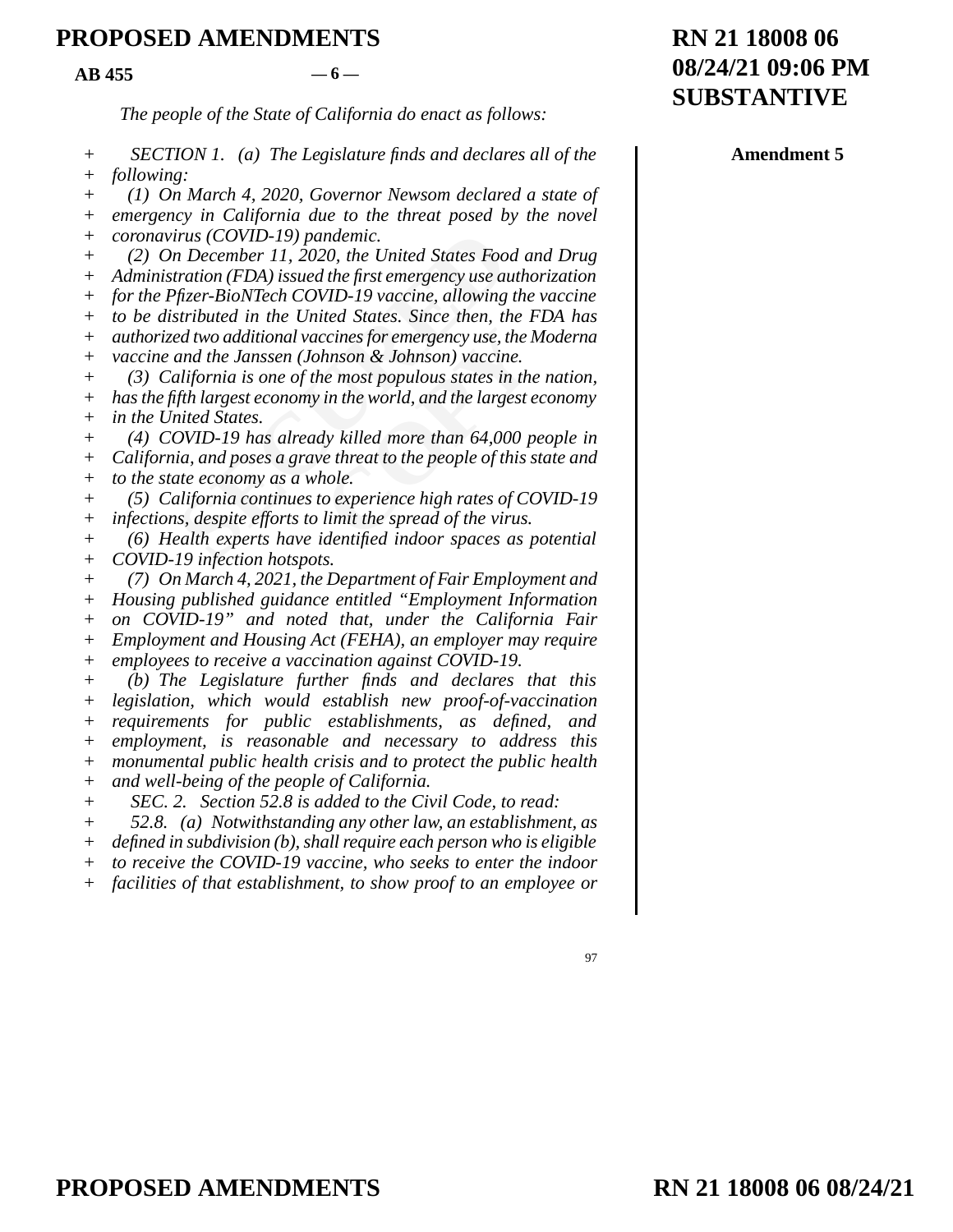$-7 - 1$  AB 455

*authorized agent of the establishment that the person has been vaccinated against COVID-19.*  + +

*(b) For purposes of this section, the following definitions apply:*  +

*(1) "Establishment" means any of the following that serve the*  +

*public as a place of public accommodation:*   $^{+}$ 

*(A) Any inn, hotel, motel, or other establishment that provides lodging to transient guests, other than an establishment located within a building that does not contain more than five rooms for rent or hire and that is actually occupied by the proprietor of that*  + + + +

*establishment as the proprietor's residence.*   $+$ 

to transient guests, other than an establishm<br>building that does not contain more than fiv<br>ire and that is actually occupied by the propr<br>iment as the proprietor's residence.<br>my restaurant, bar, cafeteria, lunchroom, lun<br>m ity principally engaged in sell<br>on on the premises, including<br>located on the premises of a<br>ation.<br>house, theater, concert hall<br>on the place of exhibition is physically located with<br>the intervise covered by this paint to th *(B) Any restaurant, bar, cafeteria, lunchroom, lunch counter, soda fountain, or other facility principally engaged in selling food or beverages for consumption on the premises, including, but not limited to, any such facility located on the premises of any retail establishment or gasoline station.*   $+$ +  $+$ + +

*(C) Any motion picture house, theater, concert hall, sports arena, stadium, gym, spa, or other place of exhibition or entertainment.*  + +  $+$ 

*(D) Any establishment that is physically located within the premises of any establishment otherwise covered by this paragraph.*  +  $+$ 

*(E) Notwithstanding subparagraphs (A) to (D) inclusive, "establishment" does not include a place where food is served exclusively for takeout, curbside pickup, or consumption at another location and is not open to the public.*  + + + +

*(2) "Proof" means valid documentation of the person's COVID-19 vaccination record, which may be their vaccine card or a copy or a digital version thereof, as provided by their health care provider, the State Department of Public Health, or another state or federal agency.*   $+$ + + + +

*(3) "Vaccinated against COVID-19" means that the person is fully vaccinated against COVID-19 by a vaccine authorized by the United States Food and Drug Administration or the World Health Organization.*  + + + +

*(c) The requirement that a person be "vaccinated against COVID-19" pursuant to subdivision (a) does not apply to either of the following:*   $+$ + +

*(1) A child who is ineligible to receive a COVID-19 vaccine due to the child's age.*  +  $+$ 

*(2) A person who is ineligible to receive a COVID-19 vaccine*  +

*due to a medical condition or disability that precludes the person*   $+$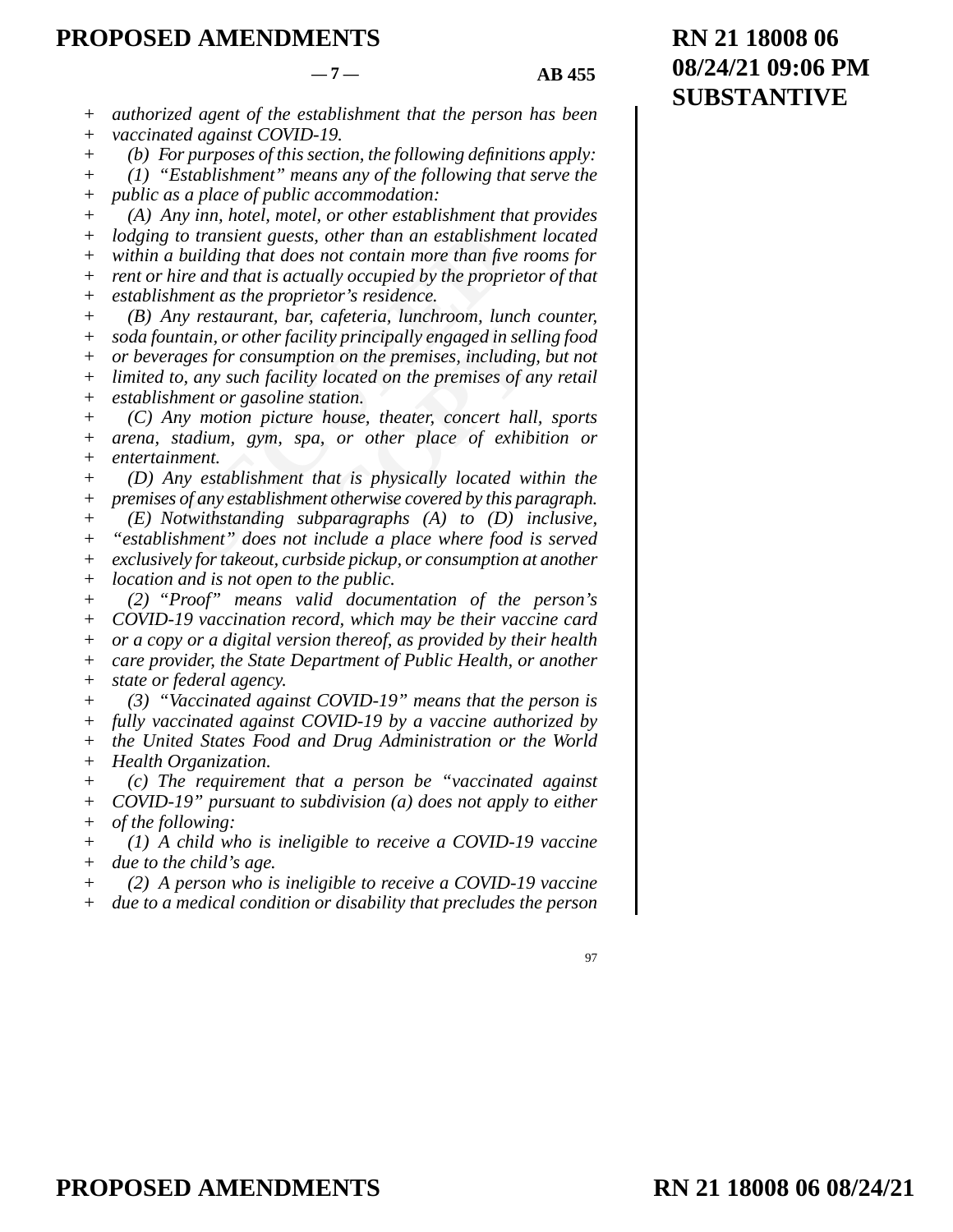$AB$  455  $-8$ 

*from receiving a vaccination, subject to verification thereof, and*  +

*in compliance with state and federal law, including the reasonable*  +

*accommodation provisions of the federal Americans with*  +

*Disabilities Act of 1990 (Public Law 101-336) and Title VII of the*  +

*federal Civil Rights Act of 1964 (Public Law 88-352).*   $+$ 

shall be obtained in a manner that complies is<br>te privacy laws and shall not be retain-<br>innent, unless the person authorizes the estabroof for subsequent entry into the indoor fact<br>innent.<br>in establishment, employee, or au *(d) (1) Proof of vaccination status required pursuant to this section shall be obtained in a manner that complies with federal and state privacy laws and shall not be retained by the establishment, unless the person authorizes the establishment to retain proof for subsequent entry into the indoor facilities of the establishment.*  +  $+$  $+$ +  $+$  $+$ 

*uployee, or authorized agen*<br> *coof of vaccination status pur*<br> *coof of vaccination status pur*<br> *consigner*<br> *consigner*<br> *consigner*<br> *consigner*<br> *consigner*<br> *consigner*<br> *consigner*<br> *consigner*<br> *consigner*<br> *consi (2) An establishment, employee, or authorized agent of the establishment that obtains proof of vaccination status pursuant to this section shall not share, transfer, or sell that information with or to a third party.*  +  $+$ + +

*(3) The Business, Consumer Services, and Housing Agency shall provide guidance to establishments on how to obtain and protect proof of vaccination information.*  + +  $+$ 

*(e) The State Department of Public Health is authorized to develop and implement a mechanism for enforcing this section by November 1, 2021.*  + + +

*(f) The Attorney General, a district attorney, or a city attorney may bring a civil action for a violation of this section, including injunctive and other appropriate relief, and reasonable attorney's fees and costs.*  + + +  $+$ 

*SEC. 3. Section 12940.4 is added to the Government Code, to read:*  +  $+$ 

*12940.4. (a) (1) Notwithstanding any provision of this chapter or any other law, an employer shall require each person who is an applicant for employment or is an employee, and who is eligible to receive the COVID-19 vaccine, to show proof to the employer or an authorized agent thereof, that the person has been vaccinated against COVID-19.*  +  $+$ + + + +

*(2) An employee who does not provide an employer with proof-of-vaccination status shall take a weekly COVID-19 test and shall provide the employer with documentation of a negative COVID-19 test each week.*   $+$  $+$ + +

*(3) A public employer shall meet and confer in good faith, as*   $+$ 

*that term is defined in Section 3505, regarding acceptable proof*  +

*of vaccination, accepted documentation of a negative COVID-19*   $+$ 

# **RN 21 18008 06 08/24/21 09:06 PM SUBSTANTIVE**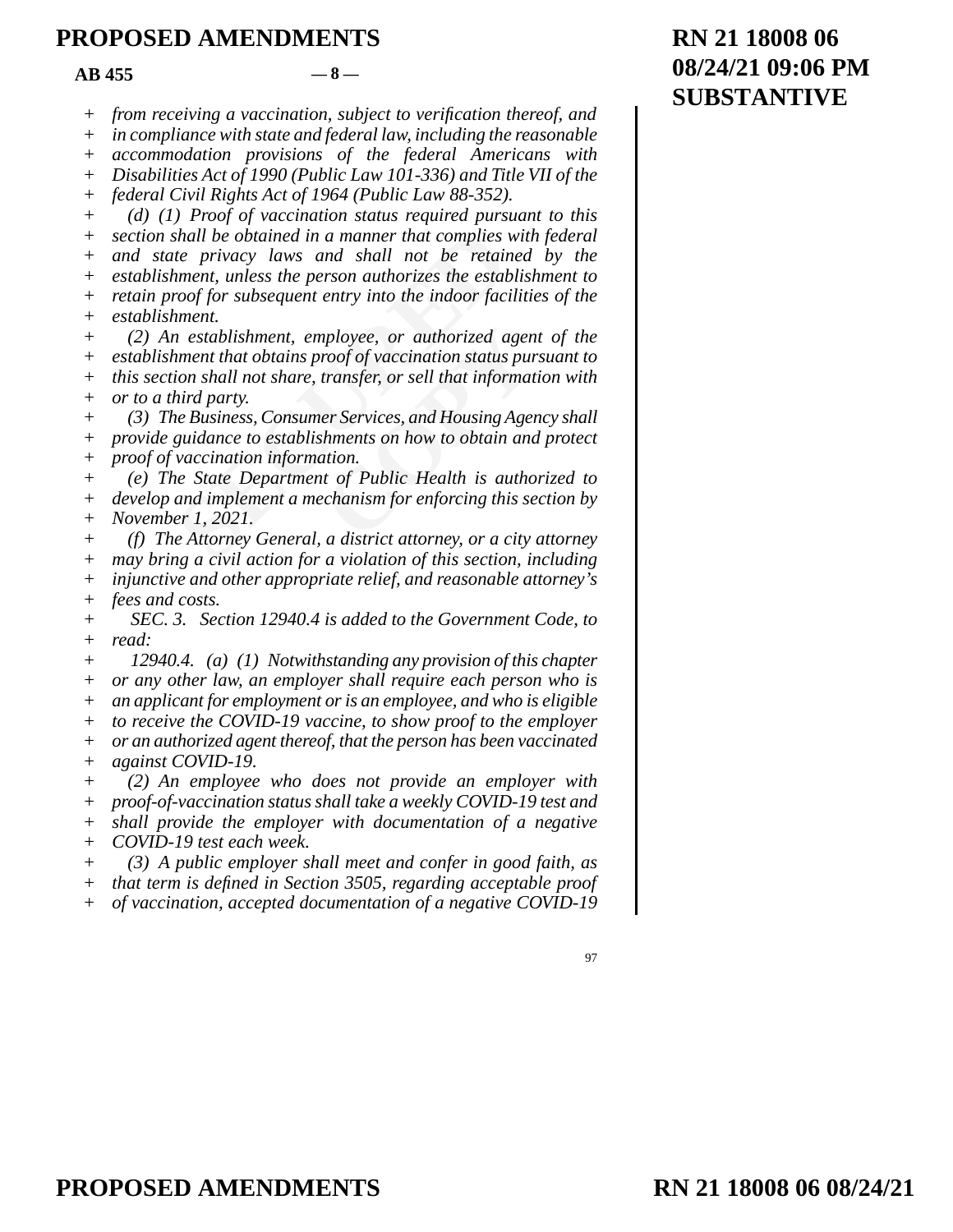97

*test, locations of testing sites, and other terms and conditions of*  +

*employment with representatives of such recognized employee organizations, as defined in subdivision (b) of Section 3501, and*  +

*shall consider fully such presentations as are made by the employee*  + +

*organization on behalf of its members prior to arriving at a*   $^{+}$ 

*determination of policy or course of action.*  +

*(b) For purposes of this section, the following definitions apply:*  +

*(1) "Proof" means valid documentation of the person's COVID-19 vaccination record, which may be their vaccine card or a copy or a digital version thereof, as provided by their health care provider, the State Department of Public Health or another state or federal agency.*  +  $^{+}$  $+$  $+$ +

*(2) "Vaccinated against COVID-19" means that the person is fully vaccinated against COVID-19 by a vaccine authorized by the United States Food and Drug Administration or the World Health Organization.*   $+$ + + +

or purposes of this section, the following definiation<br>Proof" means valid documentation of the 19 vaccination record, which may be their v,<br>y or a digital version thereof, as provided by<br>wider, the State Department of Publ COVID-19" means that the p<br>
COVID-19 by a vaccine autho<br> **COVID-19 by a vaccine autho**<br> **COVID-19 vaccine due to a**<br> **COVID-19 vaccine due to a**<br> **COVID-19 vaccine due to a**<br> **COVID-19 vaccine due to a**<br> **COVID-19 vaccine** *(c) (1) The requirement that a person be "vaccinated against COVID-19" pursuant to subdivision (a) does not apply to a person who is ineligible to receive a COVID-19 vaccine due to a medical condition or disability that precludes the person from receiving a vaccination, subject to verification thereof, and in compliance with this chapter and other state and federal laws, including the reasonable accommodation provisions of the federal Americans with Disabilities Act of 1990 (Public Law 101-336) and Title VII of the federal Civil Rights Act of 1964 (Public Law 88-352). (2) The requirement that a person be "vaccinated against*   $+$  $+$ + + + + + +  $+$ +

*COVID-19" pursuant to subdivision (a) does not apply to a person who only works remotely and does not physically enter their place of employment.*   $+$ +  $+$ 

*(d) (1) Proof-of-vaccination status required pursuant to this section shall be obtained in a manner that complies with federal and state privacy laws and shall not be retained by the employer, unless the person authorizes the employer to retain proof.*  + + + +

*(2) An employer or authorized agent that obtains proof-of-vaccination status pursuant to this section shall not share, transfer, or sell that information with or to a third party.*  + + +

*(3) The department shall provide guidance to employers on how*  +

*to obtain and protect this information.*   $+$ 

*(e) (1) This section applies to both private and public employers.*  +  $+$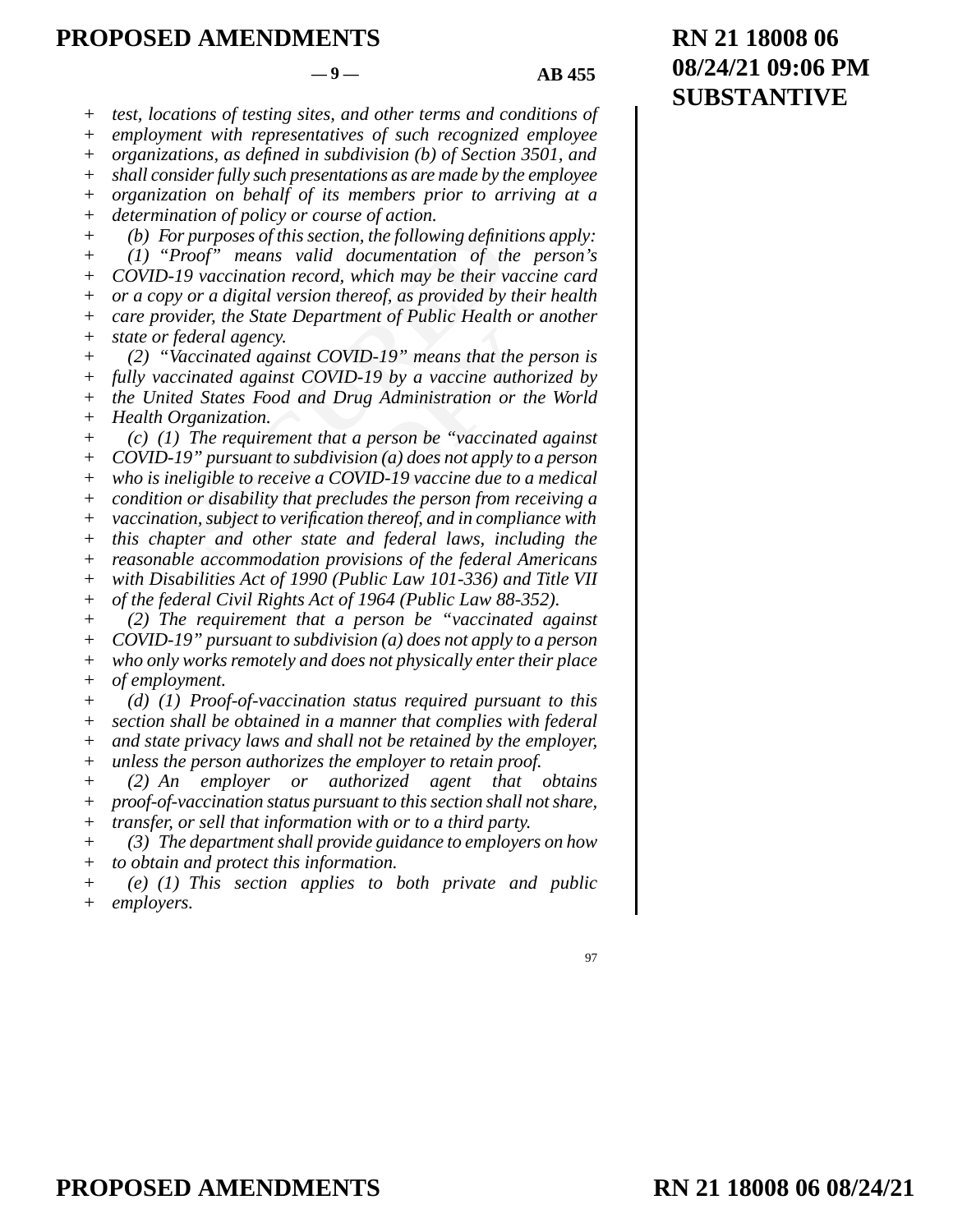$AB$  455  $-10$ 

*(2) "Public employer," for purposes of this section, means:*   $+$ 

*(A) The state and every state entity, including, but not limited*   $+$ 

*to, the Legislature, the judicial branch, and the California State University.*   $+$  $+$ 

*(B) A political subdivision of the state, or agency or instrumentality of the state or subdivision of the state, including, but not limited to, a city, county, city and county, charter city, charter county, school district, community college district, joint powers authority, joint powers agency, and any public agency, authority, board, commission, or district.*   $+$ + + + +  $+$ 

limited to, a city, county, city and county, county, county, school district, community college dauthority, joint powers agency, and any pul<br>y, board, commission, or district.<br>the extent allowable under state and federal l *(f) To the extent allowable under state and federal law and any employment agreement entered into on or after the effective date of this act, an employee who refuses to comply with this section may be subject to termination.*   $+$ +  $+$ +

*(g) The State Department of Public Health is authorized to develop and implement a mechanism for enforcing this section by November 1, 2021.*  + + +

red into on or after the effect<br>o refuses to comply with this<br>on.<br>to of Public Health is autho<br>chanism for enforcing this se<br>r Employment and Housing m<br>i of this section, including in<br>f, and reasonable attorney's j *(h) The Department of Fair Employment and Housing may bring a civil action for a violation of this section, including injunctive and other appropriate relief, and reasonable attorney's fees and costs.*   $+$ + + +

*(i) The Legislature finds and declares that protecting the public health and well-being of the people of California by requiring proof of vaccination against COVID-19 for employment pursuant to this section is a matter of statewide concern and is not a municipal affair as that term is used in Section 5 of Article XI of the California Constitution. Therefore, this section applies to all cities, counties, and cities and counties, including charter cities. SEC. 4. Section 248.4 is added to the Labor Code, to read:*   $+$ + +  $+$ +  $+$ +  $+$ 

*248.4. (a) As used in this section:*   $+$ 

*(1) "COVID-19 vaccine supplemental paid sick leave" means paid sick leave provided pursuant to this section.*   $+$ +

*(2) "Employer" includes both private and public employers.*   $+$ 

*(3) "Public employer" means:*  +

*(A) The state and every state entity, including, but not limited to, the Legislature, the judicial branch, and the California State University.*   $+$ + +

*(B) A political subdivision of the state, or agency or instrumentality of the state or subdivision of the state, including,*   $+$ +

*but not limited to, a city, county, city and county, charter city,*   $+$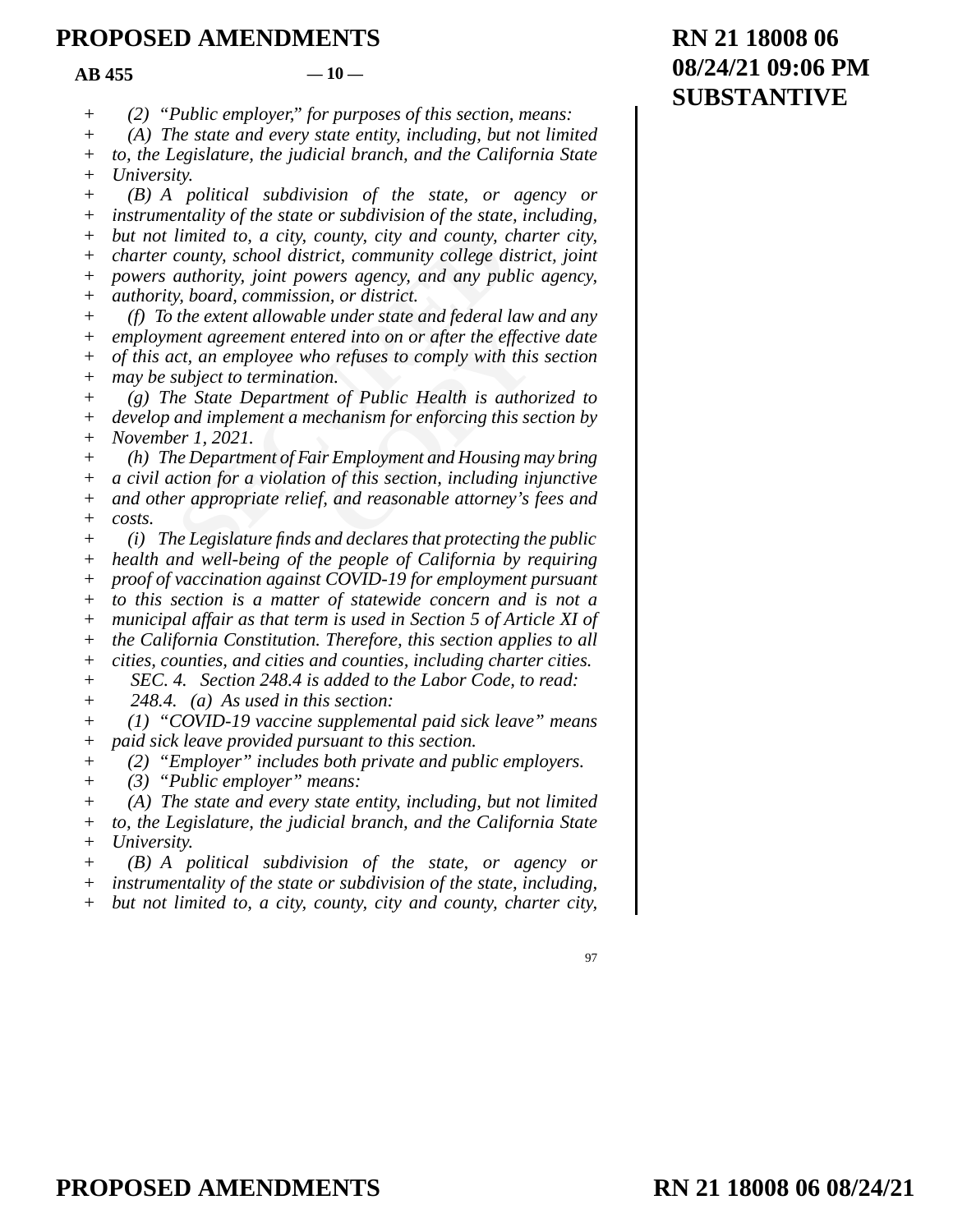*charter county, school district, community college district, joint*  +

*powers authority, joint powers agency, and any public agency,*  +

*authority, board, commission, or district.*  +

*(b) An employer shall provide COVID-19 vaccine supplemental*  +

*paid sick leave to each employee as follows:*   $^{+}$ 

*(1) COVID-19 vaccine supplemental paid sick leave shall be available to an employee if that employee is unable to work due to either of the following reasons:*   $+$ + +

*(A) The employee is attending an appointment to receive a vaccine for protection against contracting COVID-19.*  +  $+$ 

*(B) The employee is experiencing symptoms related to a COVID-19 vaccine.*   $+$ +

*(2) An employee shall be entitled to the following number of hours of COVID-19 vaccine supplemental paid sick leave:*   $+$ +

*(A) An employee is entitled to 24 hours of COVID-19 vaccine supplemental paid sick leave.*  + +

*Examployee if that employee is unable i*<br> *Sect of the following reasons:*<br> *Sect of the following reasons:*<br> *Secure is attending an appointment to<br>
for protection against contracting COVID-19*<br> *Permployee is experienci* entitled to the following nu<br>
supplemental paid sick leave<br>
ed to 24 hours of COVID-19<br>
e.<br>
upplemental paid sick leave<br>
uant to this section shall be in<br>
ay be available to the employe<br>
renine how many hours of CC<br>
ick le *(B) COVID-19 vaccine supplemental paid sick leave to which an employee is entitled pursuant to this section shall be in addition to any paid sick leave that may be available to the employee under any other law.*   $+$  $+$ + +

*(c) An employee may determine how many hours of COVID-19 vaccine supplemental paid sick leave to use, up to the total number of hours to which the employee is entitled pursuant to subparagraph (A). The COVID-19 vaccine supplemental paid sick leave is available for immediate use by the employee.*  + + + + +

*(3) Each hour of COVID-19 vaccine supplemental paid sick leave shall be compensated at the regular rate of pay to which the employee would be entitled if the employee had been scheduled to work those hours pursuant to existing law or an applicable collective bargaining agreement.*  +  $+$ +  $+$ +

*(4) An employee shall not be required to use any other paid or unpaid leave before the employee uses COVID-19 vaccine supplemental paid sick leave or in lieu of COVID-19 vaccine supplemental paid sick leave.*  + + +  $+$ 

*(d) The Legislature finds and declares that protecting the public health and well-being of the people of California by providing COVID-19 supplemental paid sick leave for all employees pursuant*   $+$ + +

*to this section is a matter of statewide concern and is not a*   $+$ 

*municipal affair as that term is used in Section 5 of Article XI of*  +

<sup>97</sup>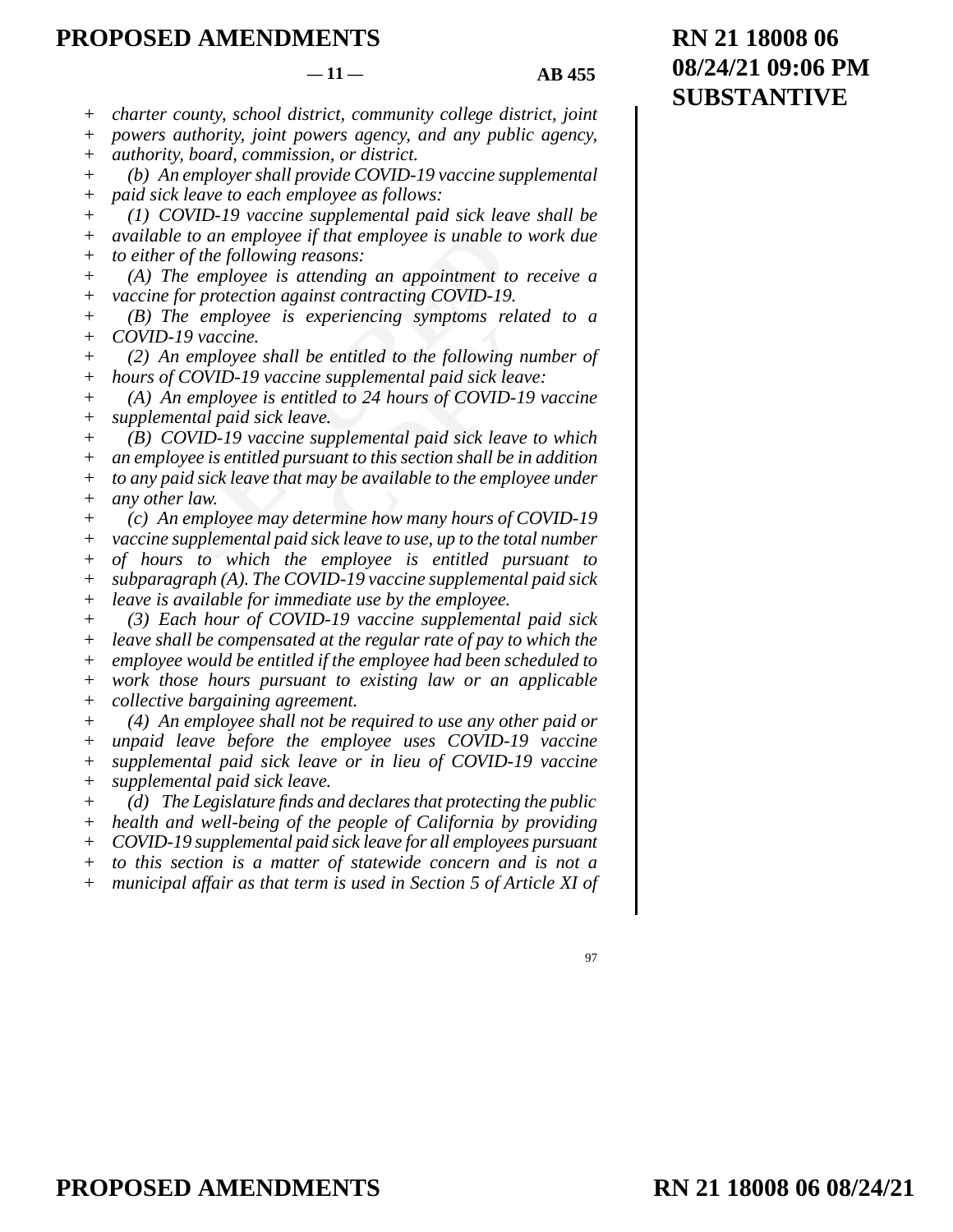$AR$  455  $-12-$ 

| RN 21 18008 06     |
|--------------------|
| 08/24/21 09:06 PM  |
| <b>SUBSTANTIVE</b> |

*the California Constitution. Therefore, this section applies to all*  +

*cities, counties, and cities and counties, including charter cities. SEC. 5. Nothing in this act supersedes existing state public*  + +

*health orders applicable to public employees relating to the*  +

*COVID-19 pandemic, including, but not limited to, all of the following:*   $^{+}$ +

*(a) State Department of Public Health State Public Health Officer Order of July 26, 2021 (Health Care Worker Protections in High-Risk Settings).*  +  $+$ +

*(b) State Department of Public Health State Public Health Officer Order of August 5, 2021 (Requirements for Visitors in*   $+$  $+$ 

*Acute Health Care and Long-Term Care Settings).*  +

*(c) State Department of Public Health State Public Health Officer Order of August 5, 2021 (Health Care Worker Vaccine*   $+$ +

*Requirement).*  +

ate Department of Public Health State Pu<br>
Order of July 26, 2021 (Health Care Worker<br>
Risk Settings).<br>
ate Department of Public Health State Pu<br>
Order of August 5, 2021 (Requirements for<br>
ealth Care and Long-Term Care Sett g-Term Care Settings).<br>
Public Health State Public<br>
2021 (Health Care Worker<br>
Public Health State Public<br>
021 (Vaccine Verification for<br>
Public Health State Public<br>
2021 (State and Local Corr<br>
nters Health Care Worker Vac *(d) State Department of Public Health State Public Health Officer Order of August 11, 2021 (Vaccine Verification for Workers in Schools).*  + +  $+$ 

*(e) State Department of Public Health State Public Health*  +

*Officer Order of August 19, 2021 (State and Local Correctional*  +

*Facilities and Detention Centers Health Care Worker Vaccination*  +

*Requirement).*  +

*SEC. 6. Nothing in this act shall be construed to restrict a*  +

*business or local government from maintaining existing, or issuing new, public health orders that are more stringent than those*  + +

*contained in this act.*  +

*SEC. 7. The provisions of this act are severable. If any*   $+$ 

*provision of this act or its application is held invalid, that invalidity*  +

*shall not affect other provisions or applications that can be given*   $+$ 

*effect without the invalid provision or application.*  +

*SEC. 8. This act is an urgency statute necessary for the immediate preservation of the public peace, health, or safety within*   $^{+}$ +

*the meaning of Article IV of the California Constitution and shall*  +

*go into immediate effect. The facts constituting the necessity are:*   $+$ 

*In order to ensure public health and safety during the ongoing*   $+$ 

*COVID-19 pandemic and public health crisis, it is necessary for*   $+$ 

*this act to go into immediate effect.*  +

SECTION 1. (a) The Legislature finds and declares all of the following: Page  $2 \quad 1$ 2

**Amendment 6**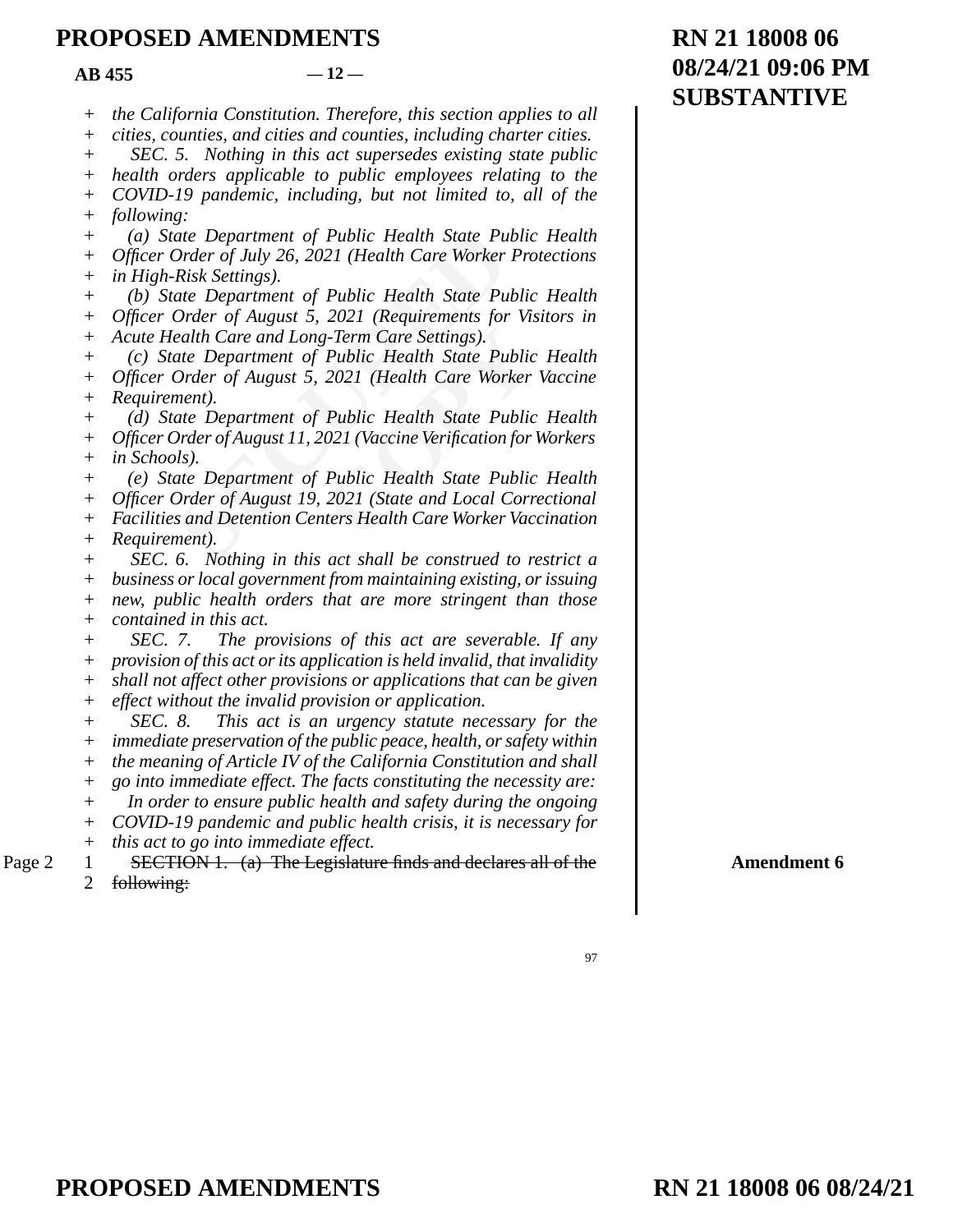97

For the Houses are frequently stuck in traffic<br>service that is slow and unreliable for customer<br>it operators.<br>ne state has invested more than \$500,000,000-<br>rrminal, known as the Transbay Transit Center<br>day Bridge by exclus **Example 3** Exercise School Singleton<br>
Exercise School Singleton<br>
Consider that the Bay A<br>
ith the Department of Transpoancy requirements, incident in<br>
improvements, and capital inverses<br>
the morning and evening<br>
will aver (1) The Bay Bridge Corridor has a uniquely high proportion of travel by transit use, with morning peak hour transit riders numbering nearly three times as many as automobile travelers in 2015. (2) The Bay Bridge Corridor is consistently among the most used road segments in the San Francisco Bay area, resulting in a situation where full buses are frequently stuck in traffic congestion causing service that is slow and unreliable for customers and costly for transit operators. (3) The state has invested more than \$500,000,000 in a modern transit terminal, known as the Transbay Transit Center, connected to the Bay Bridge by exclusive access ramps, with capacity to serve 300 buses per hour. (b) It is the intent of the Legislature that the Bay Area Toll Authority, in consultation with the Department of Transportation, establish tolls, vehicle occupancy requirements, incident response procedures, other operational improvements, and capital investment priorities in order to achieve fast and reliable bus transit within the corridor, meaning that during the morning and evening weekday peak commute times, buses will average at least 45 miles per hour in both directions along the Bay Bridge Corridor no less than 90 percent of weekdays each month. (c) It is the intent of the Legislature that transit-only lane additions in the Bay Bridge Corridor result in a greater number of people per hour being able to cross the bridge. SEC. 2. Section 30918 of the Streets and Highways Code is amended to read: 30918. (a) It is the intent of the Legislature to maintain tolls on all of the bridges specified in Section 30910 at rates sufficient to meet any obligation to the holders of bonds secured by the bridge toll revenues. The authority shall retain authority to set the toll schedule as may be necessary to meet those bond obligations. The authority shall provide at least 30 days' notice to the transportation policy committee of each house of the Legislature and shall hold a public hearing before adopting a toll schedule reflecting the increased toll rate. (b) The authority shall increase the toll rates specified in the adopted toll schedule in order to meet its obligations and covenants under any bond resolution or indenture of the authority for any outstanding toll bridge revenue bonds issued by the authority and  $-13 - 4B 455$ Page 2 3 4 5 6 7 8 9 10 11 12 13 14 15 16 17 18 19 20 21 22 23 24 Page  $3 \t 1$ 2 3 4 5 6 7 8 9 10 11 12 13 14 15 16 17 18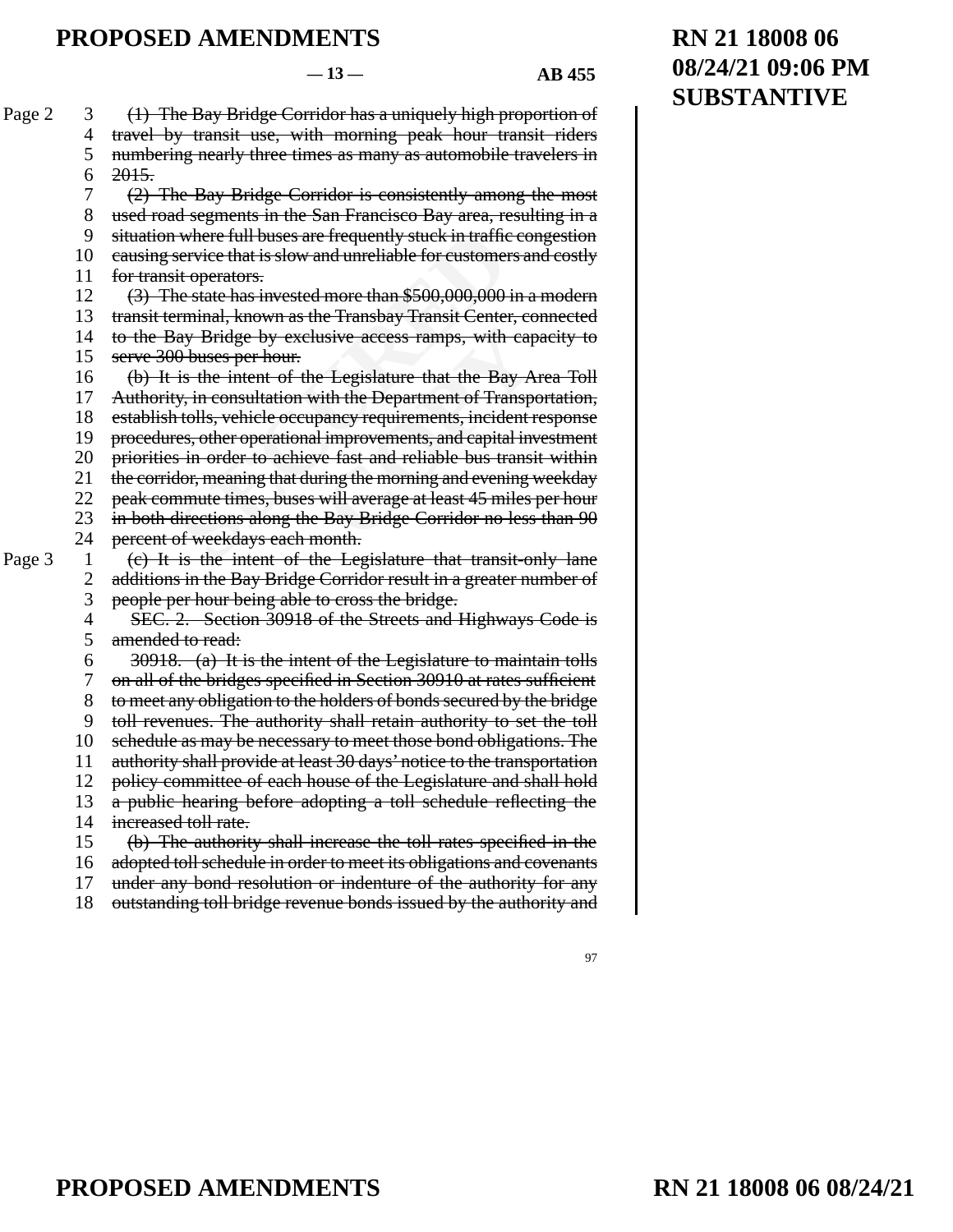$AB$  455  $-14$ 

| Page 3 | 19             | the requirements of any constituent instruments defining the rights   |
|--------|----------------|-----------------------------------------------------------------------|
|        | 20             | of holders of related obligations of the authority entered into       |
|        | 21             | pursuant to Section 5922 of the Government Code and,                  |
|        | 22             | notwithstanding Section 30887 or subdivision (d) of Section 30916     |
|        | 23             | of this code, or any other law, may increase the toll rates specified |
|        | 24             | in the adopted toll schedule to provide funds for the planning,       |
|        | 25             | design, construction, operation, maintenance, repair, replacement,    |
|        | 26             | rehabilitation, and seismic retrofit of the state-owned toll bridges  |
|        | 27             | specified in Section 30910 of this code, to provide funding to meet   |
|        | 28             | the requirements of Sections 30884 and 30911 of this code, and        |
|        |                |                                                                       |
|        | 29             | to provide funding to meet the requirements of voter-approved         |
|        | 30             | regional measures pursuant to Sections 30914, 30921, and 30923        |
|        | 31             | of this code.                                                         |
|        | 32             | (c) Notwithstanding any other law, the authority's toll structure     |
|        | 33             | for the state-owned toll bridges specified in Section 30910 may       |
|        | 34             | vary from bridge to bridge and may include discounts consistent       |
|        | 35             | with the following:                                                   |
|        | 36             | (1) The authority may include discounts for the following             |
|        | 37             | vehieles:                                                             |
|        | 38             | (A) Vehicles classified by the authority as high-occupancy            |
|        | 39             | vehieles.                                                             |
| Page 4 | $\mathbf{1}$   | (B) Vehicles that pay for tolls electronically or through other       |
|        | $\overline{c}$ | non-cash methods. The authority may charge differential rates         |
|        | 3              | based on the chosen method.                                           |
|        | 4              | (2) The authority shall provide a 50-percent discount on the          |
|        | 5              | amount of the toll increase approved pursuant to Section 30923        |
|        | 6              | on the second bridge crossing for those commuters using a two-axle    |
|        | 7              | vehicle who pay tolls electronically or through other noncash         |
|        | 8              | methods and who cross two bridges specified in Section 30910          |
|        | 9              | during commute hours. The authority shall establish reasonable        |
|        | 10             | and practical operating rules to implement this paragraph.            |
|        | 11             | (d) If the authority establishes high-occupancy vehicle lane fee      |
|        | 12             | discounts or access for vehicles classified by the authority as       |
|        | 13             | high-occupancy vehicles for any bridge or segments of a highway       |
|        | 14             | that connect to the bridge, the authority shall establish the         |
|        | 15             | occupancy requirements that shall apply on each segment of            |
|        | 16             | highway that connects with that bridge, in consultation with the      |
|        | 17             | department.                                                           |
|        | 18             | (e) All tolls referred to in this section and Sections 30916,         |
|        | 19             | 31010, and 31011 may be treated by the authority as a single          |

# **RN 21 18008 06 08/24/21 09:06 PM SUBSTANTIVE**